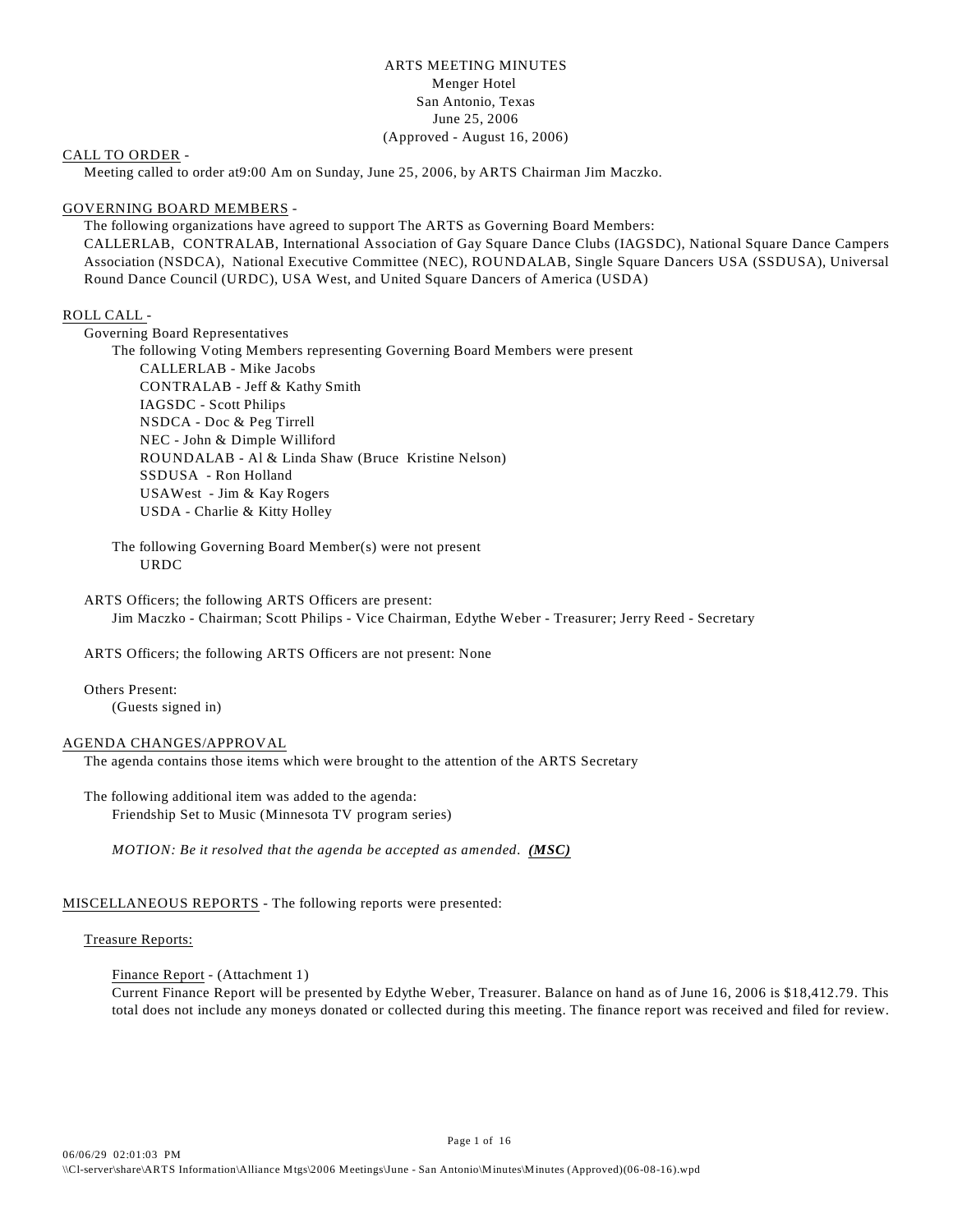# Other Finance Matters -

# ARTS Budget

This item concerns establishing a budget for the organization. The treasurer reported that information on income and expenses is still being collected and tabulated. Eydthe will provide a report. Plans are to present a budget for consideration at the Fall 2006 ARTS meeting

# ARTS Pins - (FYI)

This item concerns the sale status of the ARTS pins. The Treasure reported the American Callers Association still has 10 pins valued at \$50.00 and that she will contact them for payment or return of the pins. The Treasure also provided a count of pins for each organization.

# Magnetic Signs - (FYI)

This item concerns the sale status of the magnetic signs. The Treasure has records of the signs for each organization.

# Donation From USDA - (FYI)

Charlie Holley noted that the USDA is totally committed to the ARTS and its goals and mission. He made a presentation to the ARTS on behalf of the USDA in the form of a donation in the amount of \$500.00. The ARTS Chairman recognized the value of the donation and thanked the USDA for their generous donation.

# Reports from past meetings -

Copies of the minutes of the past meetings are available:

October 2002 (Cocoa Beach, FL); January 2003 (Washington, DC); Summer (June) 2003 ARTS Alliance Meeting (Oklahoma City, OK); Fall (October)2003 ARTS Planning Meeting (Orlando, FL); Spring (March) 2004 ARTS Meeting (Portland, OR); Summer (June) 2004 ARTS Meeting (Denver, CO); Fall (October)2004 ARTS Meeting (Orlando, FL); Spring (February) 2005 ARTS Meeting (San Antonio, TX); Summer (June) 2005 ARTS Meeting (Portland, OR); Fall (October) 2005 ARTS Meeting (Orlando, FL); and April 2006 (Charlotte, NC)

# Confirm Actions by the ARTS Board & Officers Since the Last Meeting - (Attachment 2)

This item concerns a discussion and vote to confirm the actions taken by the ARTS Governing Board and the ARTS Officers since the April 2006 meeting. The attached list of these actions needs to be reviewed and confirmed. The following MOTION is submitted for consideration and vote:

*MOTION: Be it resolved that the actions taken by the ARTS Governing Board since the April 2006 meeting be confirmed. (MSC)*

# NSDC Information - (FYI)

# 55<sup>th</sup> NSDC - San Antonio, TX -

Jim Maczko reported on ARTS participation on the panel of a seminar titled "ARTS - Where Are We Now". There was a discussion that the description of our sessions provide more information about what will be included. The updated ARTS Tri-Fold brochure was inserted into the registration packets of convention attendees. The ARTS had an impressive display in the Showcase Of Ideas. There was a brief discussion of the possibility of recording (audio) the education seminars. The NEC reps will bring this issue to the NEC. The ARTS Secretary will provide information about the audio recording which is done at the CALLERLAB conventions. There was also discussion of recording the ARTS seminars and providing copies free of charge to help promote the ARTS.

# 56<sup>th</sup> NSDC - Charlotte, NC - (FYI)

We plan to participate in the education seminars and also have a display in the showcase.

# 57<sup>th</sup> NSDC - Wichita, KS - (FYI)

Jim & Edythe Weber are the Education Chairman for the NSDC. No specific plans have been made, however, we do plan to present three seminars. We plan to have a display in the showcase.

# $58<sup>th</sup> NSDC - Long Beach, CA - (FYI)$

We have had no contact with the  $58<sup>th</sup>$  NSDC staff. We plan to have a display in the showcase.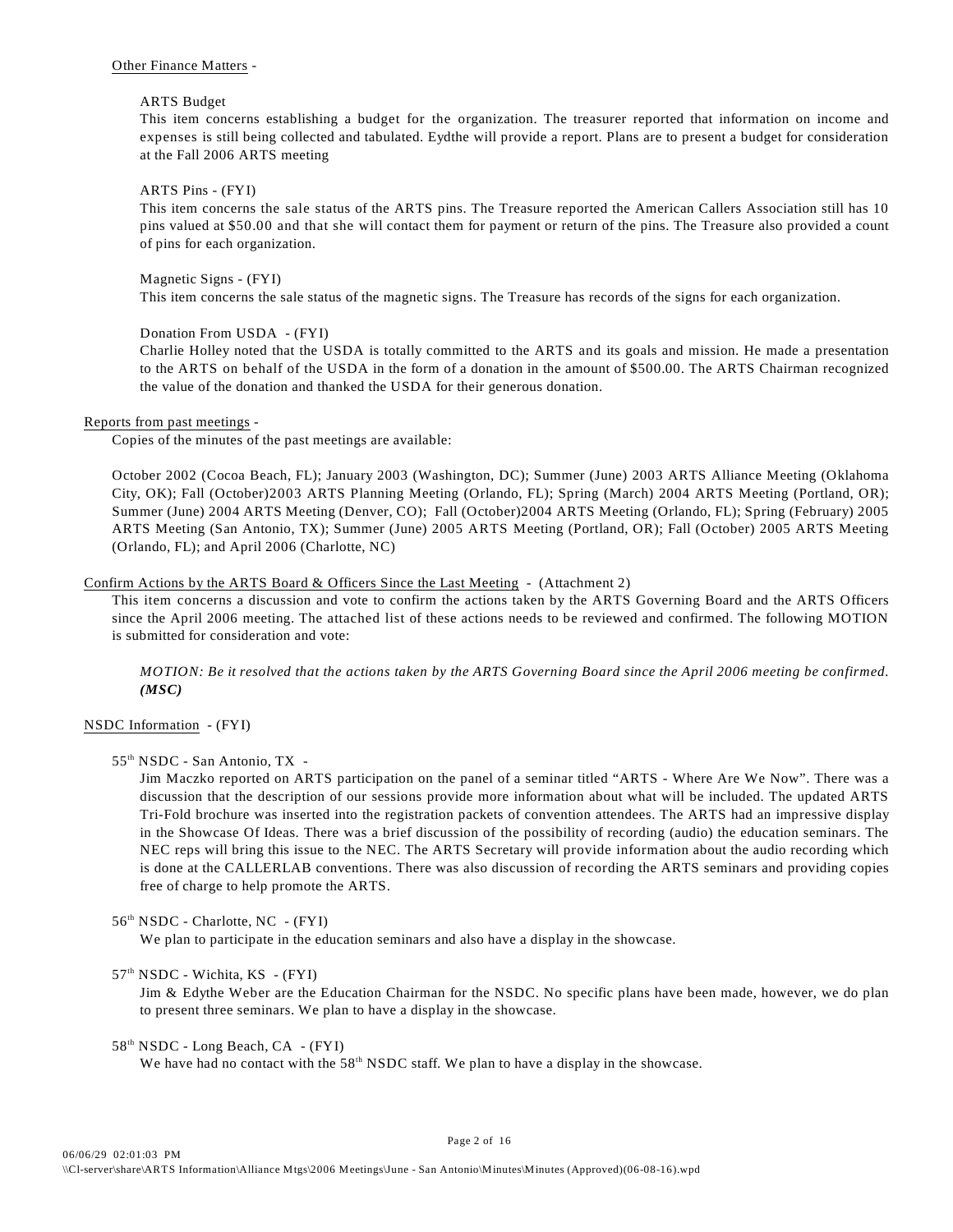# 59<sup>th</sup> NSDC - Louisville, KY - (FYI)

We have had no contact with the  $59<sup>th</sup>$  NSDC staff. We plan to have a display in the showcase.

# Publicity Ad-Hoc Committee - (Michael Streby, Chairman)

# Video Projects - ARTS Publicity -

This item concerns production of a video which would be targeted to existing dancers to help publicize The ARTS; its goals, mission, and accomplishments. Michael Streby reported a video was available and would be viewed during a break.

#### Toll Free Telephone Number - (Attachment 3)

Kimberlee Streby provided a report of the activity on the toll free number. There has been an increase in activity, see attached report. Kimberlee asked for all reps to provide information about dancing and contact information.

#### Publications - (FYI)

This item concerns a list of publications and contact information. The data is being updated.

# ARTS Tri-Fold Information Brochures -

The updated brochures were distributed at the  $55<sup>th</sup>$  NSDC in San Antonio, TX in June 2006. There was a suggestion that we look at the Tri-Fold brochure with the idea of improving the appearance of the brochure. There was general agreement that improving the Tri-Fold could make it more attractive and therefore encourage more people to read it. There were suggestions to use color and a better quality paper for printing. The ARTS Secretary will contact a local printer to determine approximate costs for color and better paper.

# Ask ARTS - (FYI)

Del Reed reported that Ask ARTS #6 (Dance America) has been approved and is ready for distribution. The ARTS Secretary will send this article to all reps. Del asked for ideas for future articles and received several suggestions. There were several suggestions for future articles.

# PR Ad-Hoc Committee - (Tim Marriner, Chairman)

Members Peg Tirrell and Dana Schirmer

(NOTE - The Secretary did not send this item to the committee as an action item, therefore, no action was taken)

#### Public Relations (PR) Proposal -

This item concerns a proposal from the Portland PR company Weber/Shandwick. This proposal has been submitted, reviewed, discussed, and voted on by the Board. Considerable and lengthy discussion of this item resulted in rejection of the proposal and all seven items: A. Sample News Release and How-to Fact Sheet; B. Media Tips and Tricks; C. Square Dancing Backgrounder D. PR/Marketing Success Story Round-up Area; E. Stock Photos on Square, Round and Traditional Dancing; F. Program Recommendations; and G. News Release on Survey Results.

During the April 2006 ARTS meeting there was discussion that at least some of the items should be revisited. Brief discussion of this item resulted in agreement that the PR Ad-Hoc Committee would review the Weber/Shandwick proposal and make recommendations to the Board at this meeting. No report was available at this meeting. The committee will be asked to provide a report at the Fall 2006 ARTS meeting.

#### Public Relations (PR) Project -

This item is related to the Weber/Shandwick PR Proposal. After rejection of that proposal another proposal was made that Members of The ARTS would create the PR materials needed. The following Members were selected for an Ad-hoc Committee to work on this issue: Tim Marriner, Peg Tirrell, and Dana Schirmer. No action will be taken on this item until the PR Proposal from Weber/Shandwick has been revisited and discussed.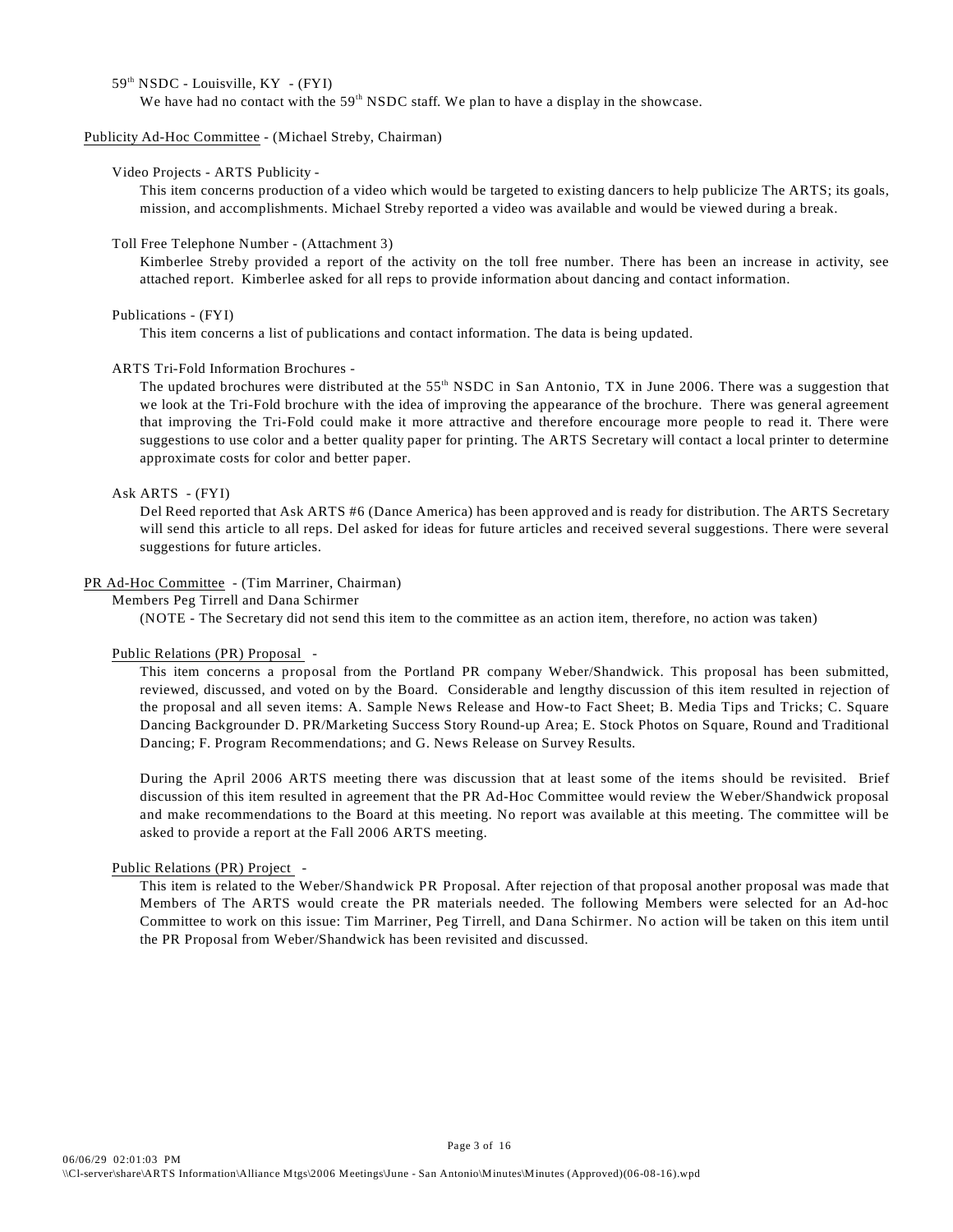# OLD BUSINESS -

# Teaching Dancing In Schools - (FYI)

# Square Dancing -

This item concerns projects to provide information and materials for square dancing in schools. There have two projects completed: 1 Moving & Grooving from Canada and 2) Square dancing 101 from California. Bonnie Abramson provide a brief report on the status of the program to include information that production and provisions for sale of the program is now in place. There was a suggestion that a business card size information handout be published and made available. Another suggestion was to post the order form on the ARTS web site. No additional action is needed at this time. This item will be removed from future agenda.

# Contra Dancing -

Jeff & Kathy Smith reported they have been working on creation of a program featuring Contra Dancing which is similar to Square Dancing 101. Copies of this program are available from Jeff & Kathy (j-smith04@charter.net).

# Incentive Marketing Proposal (Jim & Judy Taylor and Judy Winter & Dan McPeek) (Attachment x)

This item concerns a proposal for a marketing strategy called "Incentive Marketing". The idea behind this strategy is to provide incentives to those in the dance activity which are designed to encourage more individual participation in the marketing effort. This idea is viewed as a start for coordinating square dancers across the country toward everyone's common goal of increasing the number of dancers, and enhancing our image. The group presented a ten minute Power Point slide show which provided much detail about the program. The Power Point presentation included color slides and narration. Copies of the Power Point file are available from the ARTS Secretary. Copies of the slides in the presentation are attached.

After the presentation there was considerable discussion about the presentation, the idea of "Incentive" or "Buzz Marketing", and the work which would be required to implement and publicize this marketing tool. The program involves obtaining "incentive" prizes or rewards which would be donated by businesses in exchange for advertising or other considerations. The prizes or rewards would be presented to dancers and other participants in the marketing effort based on their level of participation.

A major component of this proposal is creation, maintenance, and use of the internet and a web based tracking, and reporting system. Creation of an acceptable web site will require considerable web site expertise and related expenses. There was discussion and questions relating to estimates of what these expenses may be. Ken Robinson, a square dancer and experienced web designer, provided input and volunteered to create a sample web site and an estimate of the cost for web site creation and hosting. Ken agreed to send web URL links to sites he has developed, please contact Ken at: KenRbnsn@Rbnsn.com Extensive discussion of this item resulted in agreement that a committee be established to investigate this idea and to bring a proposal to include sample web site information, cost estimates, and more information about how the program will work to the Fall 2006 ARTS meeting. The following committee was established to conduct the investigation and create a proposal: Jim & Judy Taylor, Chairman and Members Judy Winter & Dan McPeek, Ken Robinson, and Jim Weber. Discussion of this item resulted in the following MOTION:

*MOTION: Be It Resolved That: An Incentive Marketing Committee be created to investigate the proposal for an Incentive Marketing program and provide a report at the Fall 2006 ARTS meeting. The committee includes the following: Jim & Judy Taylor, Chairman and Members Judy Winter & Dan McPeek, Ken Robinson, and Jim Weber. (MSC)* 

(NOTE - The ARTS Chairman asked that the Committee provide information and cost estimates to the Chairman in time to be submitted to the attorney in North Carolina for review prior to the Fall 2006 ARTS meeting.)

# Nationwide Benefit Dance (Dance America) - (FYI)

This item concerns a series of nationwide fundraising dances to benefit The ARTS. The dances are scheduled for February 29, 2008. Linda Shaw has agreed to Chair this project. Linda has produced and distributed advertizing materials. All ARTS organizations are encouraged to help advertise these dances and individuals are encouraged to plan, sponsor, and hold one of these dances. Dance sponsors and locations will be listed on the ARTS web site. No additional action is required at this time. There was general agreement that this provides an opportunity to promote the dance activity. This item will remain on the agenda for future meetings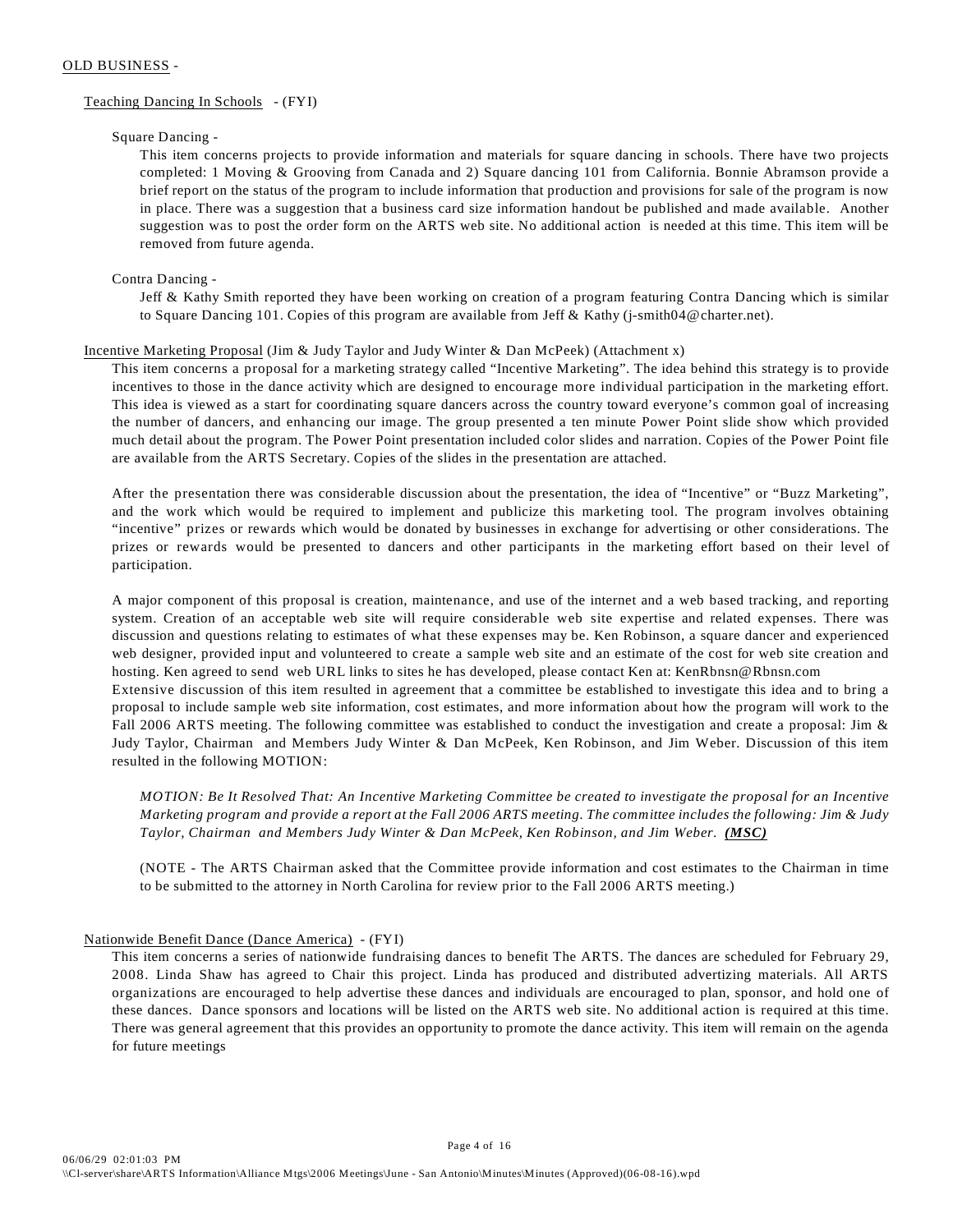# By-Laws Change

This item concerns a proposed By-Laws change to eliminate the requirement for the Governing Board to Vote on applications from Associations and individuals. In accordance with the By-Laws, the following MOTION was presented and discussed during the April 2006 ARTS Meeting. Brief discussion of this item resulted in the following action. The following MOTION was submitted for a vote.:

*MOTION: Be It Resolved That: The ARTS Bylaws, Article II, Section B, be amended to read "Associate Membership will be open to any Dance Related Organizations, Recreational Leaders, or Supporters of the Dance activities. Associate Membership status will be granted to contributors who annually donate a minimum of \$100 to the ARTS.*

*Be it further Resolved That: The ARTS Bylaws, Article II, Section C, be amended to read "Individual Membership will be open to any individual. Individual Membership status will be granted to contributors who annually donate a minimum of \$25 per individual to the ARTS." (MSC)*

# The ARTS & YTB Travel - (FYI)

Jim Weber reported that the online travel site has been activated. Jim provided a report of activity on the site. All organizations and individuals are encouraged to help promote the site. It has also been featured in an Ask ARTS article. This item will remain on future agenda so that reports of activity can be presented to the group.

# Web Site - (Jim Weber) (FYI)

This item concerns the web site for The ARTS. The web site is online and available. Jim Weber will provide an update. No Additional Action is required at this time. This item will be removed from future agenda.

# Newsletter - (FYI)

Peg Tirrell, Newsletter Editor, reported the newsletter is in production and the process to draft, approve, and distribute the newsletter is working. No additional action nor report is needed at this time. This item will be removed from future agenda.

# Committee Structure Proposal (Attachment x)

This item concerns a proposal that the Board create a structure of Standing Committees to receive, review, and action on items of interest to the Board. The Committee receiving the item would be required to take action and report to the Board. An ARTS LOG was submitted for this item to gather information about the committees of the member organizations. The attached list provides information about the committees of the ARTS organizations. The ARTS Secretary will send this issue to the ARTS Officers for discussion and suggestions for a committee structure for ARTS business.

# Square 4 Life -

 Al & Linda Shaw provided a report of their visit with Don & Angie Feenerty, organizers of the Square 4 Life program. Their program is primarily research for funding sources. Information about non-profit organizations can be found at: http://www.nonprofitdata.com/index.phtml?cmd=233 Apparently the Square 4 Life organization is a wellness initiative program. It is not a traditional Square, Round, Contra, nor Traditional dance program. They dance once a month and normally have approximately 60 people attend. Most of these are new people, with only a few repeats. The dance event will include rounds, squares, contra, traditional, lines. Mixers, and other forms of dancing. Additional information about the can be found at: [http://www.feenerty.com/square4life/page2.html](http://www.feenerty.com/square4life/page2.html.)

Al reported that Don & Angie do about 30 hours of research for funding to support their program. They became familiar with the requirements of the funding agencies and submitted grant requests in accordance with instructions. They implemented a publicity campaign to publicize their group and became involved with the community. When they submitted their request for a grant they were well known in the community. They were accompanied to the grant request meetings by up to 40 dancers. The grant money they received has been used to pay for the live band at their dances. This item will be removed from future agenda.

# ARTS Dancer Survey - (FYI)

This item concerns the dancer survey which has been done at several events. Gene & Connie Triplett will make an official request that the ARTS be allowed to conduct a survey in Charlotte and that the 56<sup>th</sup> NSDC staff help in distribution of the survey forms as was done in Denver and Portland. Michael Streby reported that the results of all the various surveys have shown very consistent results. It is anticipated that the results from the survey in Charlotte will be consistent with previous results. Michael was asked to provide the results from the Portland NSDC to Jim Weber for posting on the ARTS web site.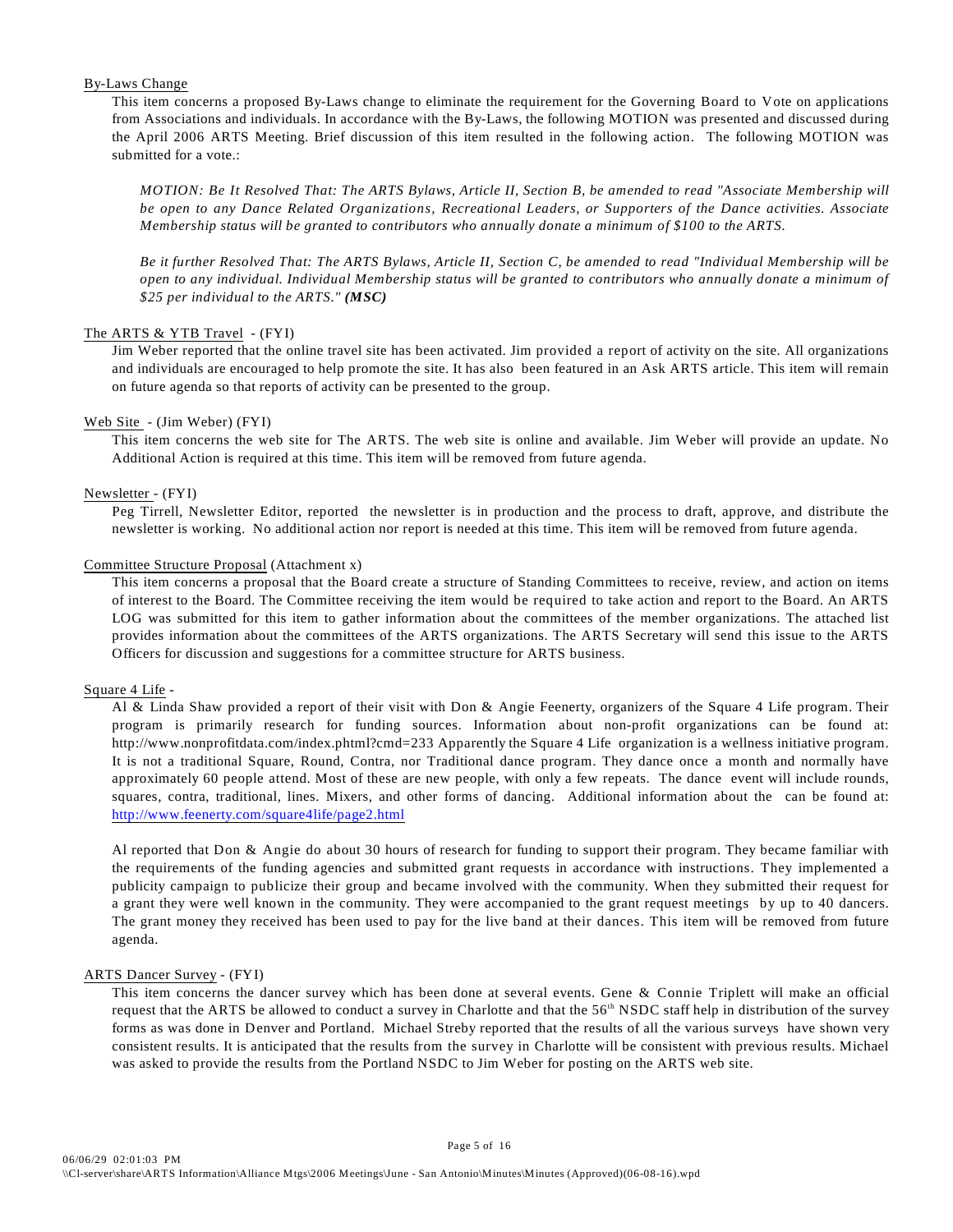# Executive Secretary/Administrative Assistant - (FYI)

Previous discussions of this issue have resulted in agreement that the ARTS should, at some future time, hire a person who would perform the duties of an Executive Secretary/Director. There has been agreement that this issue would stay on the agenda for future discussion. Jim Maczko has begun drafting guidelines and a job description for this person. This item will stay on the agenda for future discussions.

# Spring 2007 Meeting -

This item concerns the Spring 2007 ARTS meeting previous discussion of this item resulted in agreement that the meeting would be held at the WASCA event in the Washington, DC area on Sunday, March 18, 2007. The ARTS Secretary has been in contact with the WASCA General Chairman, Daryl M. Davis. She has agreed to arrange for the hotel to set up the ARTS meeting for Sunday. We will plan to start the meeting at 9:00 AM. for more information.

#### ARTS Business/Action Plan -

This item concerns a long range Business Plan for the organization to cover up to a ten year time span. The Business Plan was approved during the October 2005 ARTS meeting. The plan began in June 2005 and provides milestones through January 1, 2012.

During the April 2006 ARTS meeting there was agreement that creation of an electronic mailing network to distribute E-mail directly to all Square, Round, Contra, Traditional, and other dancers was the best method to disseminate ARTS information. Al Shaw also agreed to work on this project.

The ARTS Secretary has discussed this item with Paul Walker, Publicity Chairman for the 56<sup>th</sup> NSDC, who has created an "Email Tree" through which information is distributed to a large number of dancers. The ARTS may be able to learn from the work Paul has done to help create our mailing list. Ken Robinson provided some information about E-mail distribution programs. Many of these lists require the recipients to agree to receive messages. Jim Weber reported that the mailing list which is part of the ARTS web site provides the capability of dancers to add or remove their E-mail address to the list and receive messages sent to the list. This system requires those signing up to agree.

The E-mail distribution system can work like a mail tree where the message is sent to individual state or region coordinators, then the coordinators will send the message on to a smaller group.

# Disney World Proposal - (FYI)

This item concerns a proposal from Disney World, Youth Events Group, that the ARTS sponsor a dance event at Disney. The main focus of this proposal is to sponsor an event featuring youth dancers. Discussions with Disney representatives resulted in agreement that initially the event should be open to all dancers. Subsequent to the April 2006 ARTS meeting additional information from Disney indicates they are now looking for The ARTS to make a financial commitment to cover the costs of this event. The Secretary has had additional contact with Disney, however, we do not have any additional information at this time. The Secretary will continue to work with Disney to collect applicable information. The information collected thus far indicates that it will be difficult, if not impossible, to come to an agreement with Disney. Upon receipt of additional information, the ARTS Secretary will provide input and recommendation to the ARTS Board.

#### Add-A-Buck Project - (FYI)

This project was presented, discussed, and approved at the at the April 2006 meeting. Eydthe Weber reported the materials have been distributed. There was general agreement that the committee will contact the recipients of the materials to request input and a critique of the program. Progress and status reports will be made upon receipt of the additional information. This item will remain on future agenda to allow for status reporting.

# Auxiliary Board Memberships - (FYI)

Following April 2006 ARTS meeting the Secretary received a message from the Country Dance & Song Society. They will be considering our invitation to join as an Auxiliary Board Member. No additional report nor action is needed at this time.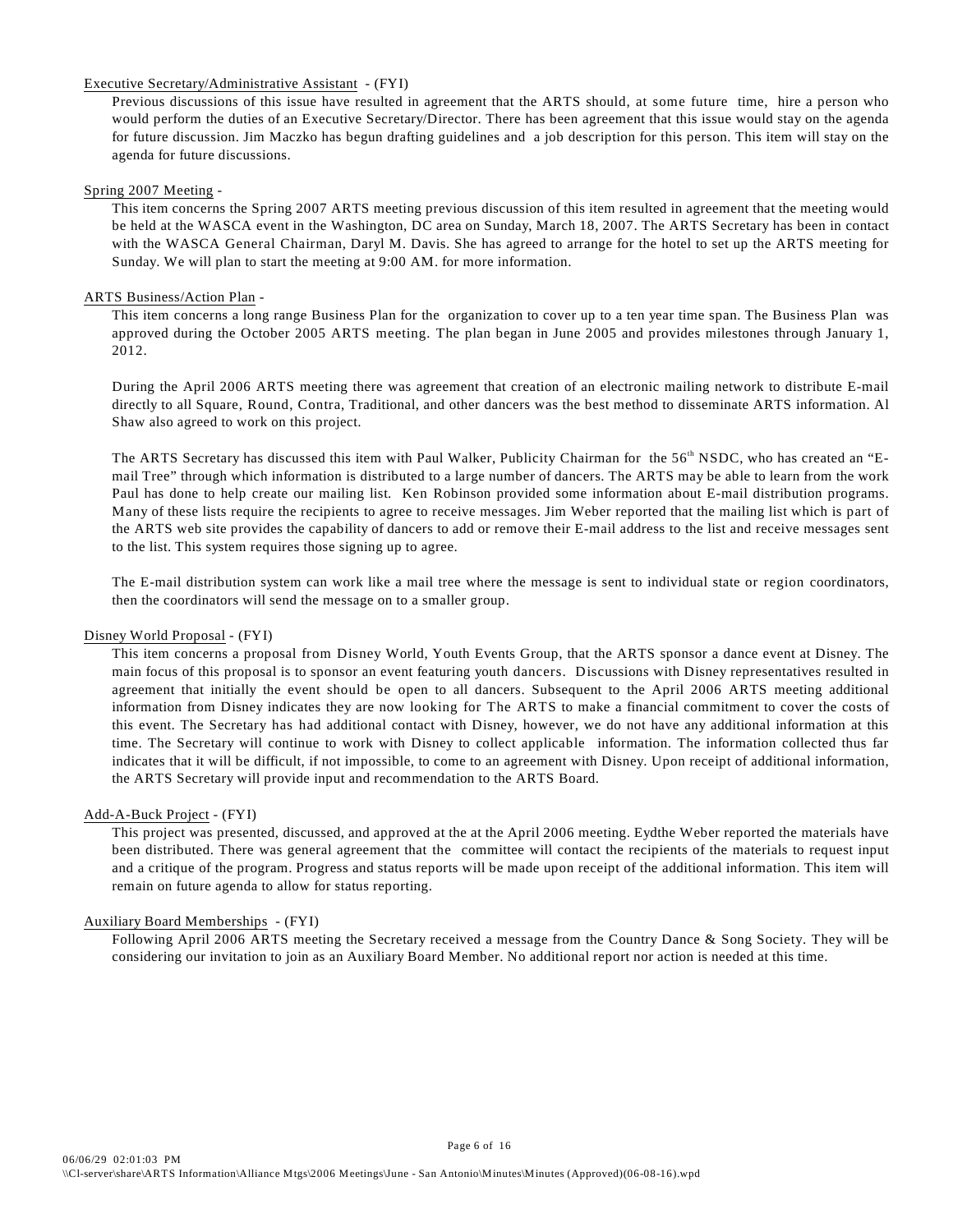# Grant proposal - (Attachment x)

This item concerns a Grant Application to the RWJ Foundation as proposed by Alitia and John Becker - USDA Plains Region Vice Presidents and Youth Advisors. Grant applications to the RWJ Foundation must be done by an IRS 501 (c)(3) organization. The basis for this Grant is to deal with childhood obesity through the support of Dance Instructors in Schools supplemented with the Square Dance 101 booklet from the California Association of Physical, Education, Recreation & Dance (CAHPERD). Discussion of this item during the October 2005 ARTS meeting resulted in approval of a MOTION that the Grant Application be accepted for review and revision prior to submission to the RWJ Foundation. The CALLERLAB Grant Writing Committee has submitted review comments which have been provided to the Board and are attached. Additional action will be required to re-write the grant request.

There was some discussion of a suggestion that we approach a professional grant writer to review this grant and provide an estimate of the validity of submitting such a grant, and the cost to prepare it. The ARTS Chairman agreed to investigate this issue and provide a report at the Fall 2006 ARTS meeting.

# Recruiting Plan - (FYI)

This item concerns the plan accepted by the ARTS Board for presentation to other groups to be modified by other organizations as desired. Ken Robinson provided a brief report on the work he has done to create a web site to support and promote the Recruiting Plan. The web site Ken has created is available for review. A basic site structure is in place, however, there is no text on the site. The site structure needs considerable more work and text for web pages will need to be created. There was general agreement that the basic site structure looks good and that considerably more work needs to be done. Ken was asked to send a link to the sample site to the ARTS Secretary (ARTSSecretary@aol.com) and the Secretary will send it on to the Reps.

#### Nomination Of Officers -

The Bylaws provide for the following: A) Nominations for office shall be received at the Summer meeting of the Corporation from the member organizations of the Governing Board; B) Elections for office shall take place at the Fall (Annual) meeting of the Corporation; and C) Any member representing one of the Governing Board organizations shall be eligible to hold office in the Corporation. Nominations for ARTS Officers will be submitted at this meeting and the election will be done during the Fall 2006 ARTS meeting. The ARTS officers shall be nominated and elected in the following order: 1) Chairman, 2) Vice Chairman, 3) Secretary, and 4) Treasurer. Tim Crawford, Chairman and Members Gene Triplett, and Doc Tirrell were appointed as the Nominating Committee. The following is the proposed slate of officer for the election to be held at the Fall 2006 ARTS meeting:

| Chairman:  | Mike Jacobs - accepted  |
|------------|-------------------------|
| VC:        | Mike Jacobs- accepted   |
|            | Scott Philips- accepted |
| Treasurer  | Edythe Weber-accepted   |
| Secretary: | Jerry Reed-accepted     |

# NEW BUSINESS -

# Friendship Set to Music (Minnesota TV program series) (Attachment x)

This item concerns a series of 61hour long TV programs produced by the square dancers of the CE Region of Minnesota. This is a lively TV series highlighting square dancing. The series is currently being aired on 70 cable stations in 8 states. The series is available to other clubs and associations which would like to use the shows. The programs are available for a donation of at least \$6.00 each through the CE Region of Minnesota; Phone: 952-472-0006 or E-mail sqdance@ties2.net Information is available on the web at: www.squaredanceminnesota.com

Discussion of this item resulted in agreement that this is a valuable program which should be publicized and that the ARTS should help with publicity and promotion of this program. A Tri-Fold brochure with additional information and details is attached.

#### Response to Commercials

This item concerns a suggestion that The ARTS encourage dancers to respond positively to the use of square dancing in TV commercials. The idea is to let the PR firms which produce TV commercials a that there is a large population of dancers which appreciates the positive image portrayed in TV commercials. Several reps agreed that this would be a good idea. The Chairman agreed to find the name and address to which dancers can respond for the recent Aleve commercial.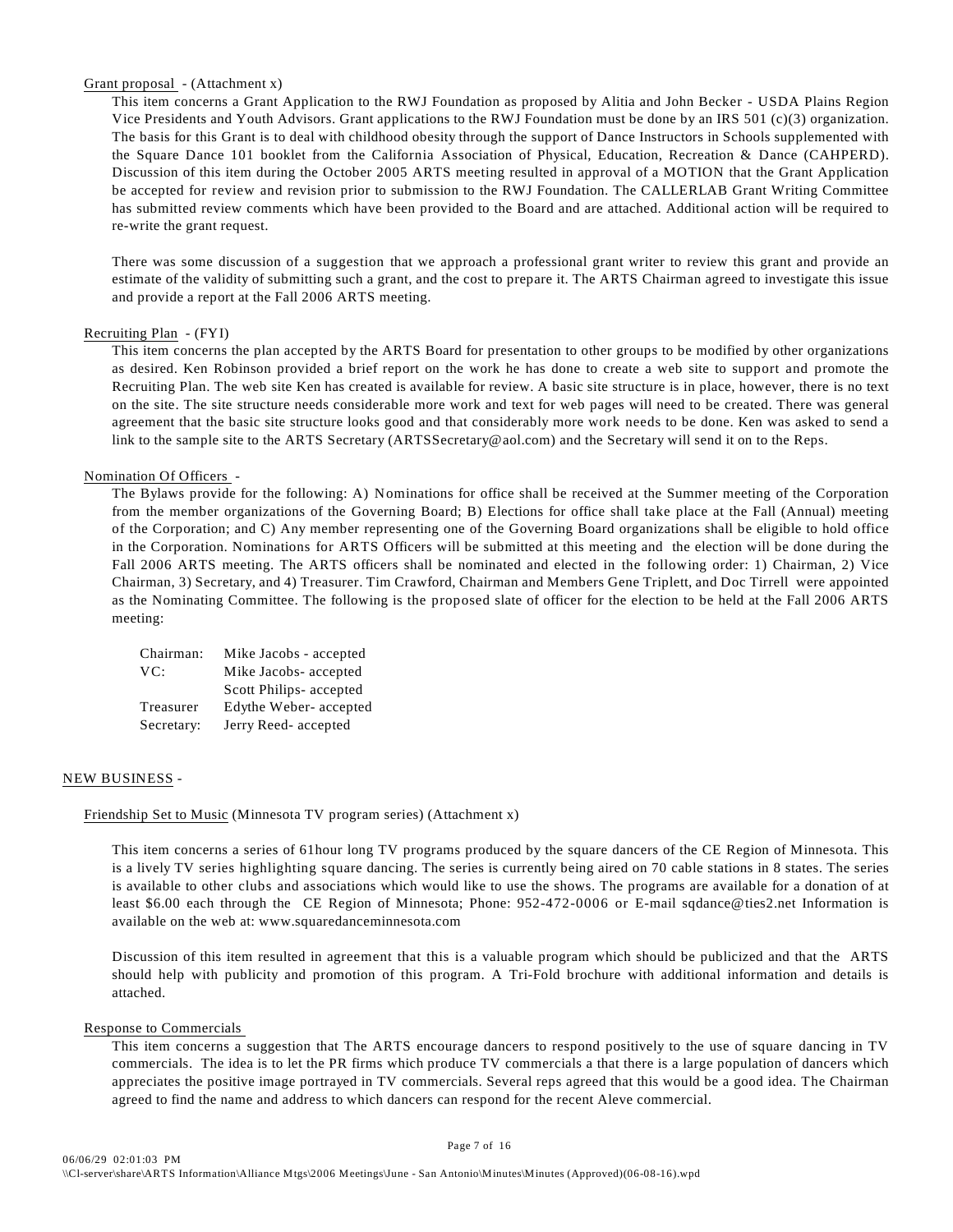# ARTS Ad in Singles Flyer (FYI)

This item concerns the ad on the flyer for the 2006 Nationals Dance-A-Rama which was approved by ARTS LOG #06-0511-001. There was discussion that the proposed ad content is bland and should be improved. There were suggestions that the ad include information about accomplishments and other information about the ARTS. The due date for input for the ad is July 5, 2006. Ron Holland was asked to provide a draft of the ad for approval by the ARTS officers.

# Publicity Idea (FYI)

This item concerns a suggestion that the ARTS purchase 'squeeze toy" articles, such as a replica of a pill with ARTS contact information and logo and a slogan such as "Dancing Is Good For Your health - No Prescription Required." These could be purchased by the ARTS and distributed for no coat to dancers, clubs, and associations. Kathy Smith from CONTRALAB was asked to investigate availability, source, and cost and provide a report at the Fall 2006 ARTS meeting.

# NEXT MEETING -

The next meeting is scheduled for October 1, 2006 in Orlando, FL near the airport. The meeting will be held in the Clarion Hotel. The hotel is near the airport and provides a free shuttle from the airport. Sleeping room cost will be approximately \$79.00 per night and meeting space will be comp at no cost. The meeting is scheduled to start at 9:00 AM on Sunday, October 1, 2006. As agreed by the ARTS Governing Board, The ARTS will host future meetings. The ARTS Secretary will provide details when available.

# ADJOURNMENT -

The meeting adjourned at 1:15 PM on Sunday, Jun 25, 2006

Submitted By

Jerry L Reed ARTS Secretary Transcribed from tape Approved August 14, 2004 by ARTS LOG 06-0703-001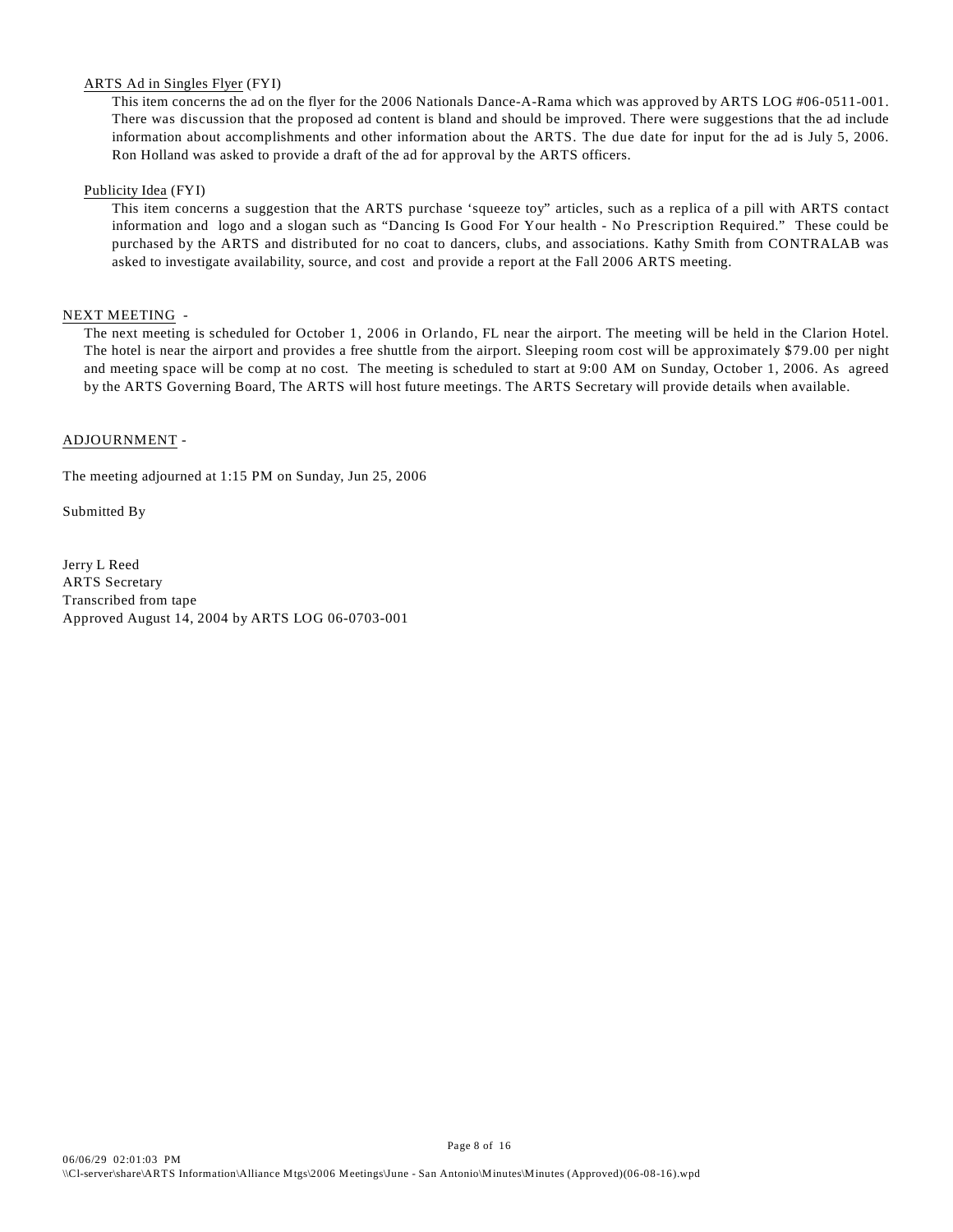06/14/06

# Alliance of Round Traditional and Square Dance Inc **Financial Statement** April 1 - June 16, 2006

| Beginning Balance April 1, 2006  | \$19,180.94 |
|----------------------------------|-------------|
| Income                           |             |
| <b>YTB Travel</b>                | 166.54      |
| <b>Magnetic sign sales</b>       | 75.00       |
| <b>Lapel Pins Sales</b>          | 105.00      |
| Miscellaneous Income             | 25.00       |
| <b>Total Income</b>              | 371.54      |
| <b>Expense</b>                   |             |
| <b>ARTS Travel.com</b>           | $-49.95$    |
| Advertising                      | 943.15      |
| <b>Office Supplies</b>           | 12.34       |
| <b>Postage and Delivery</b>      | 56.05       |
| <b>Printing and Reproduction</b> | 84.00       |
| <b>Telephone</b>                 | 94.10       |
| <b>Total Expense</b>             | 1,139.69    |
| Ending Balance June 16, 2006     | \$18,412.79 |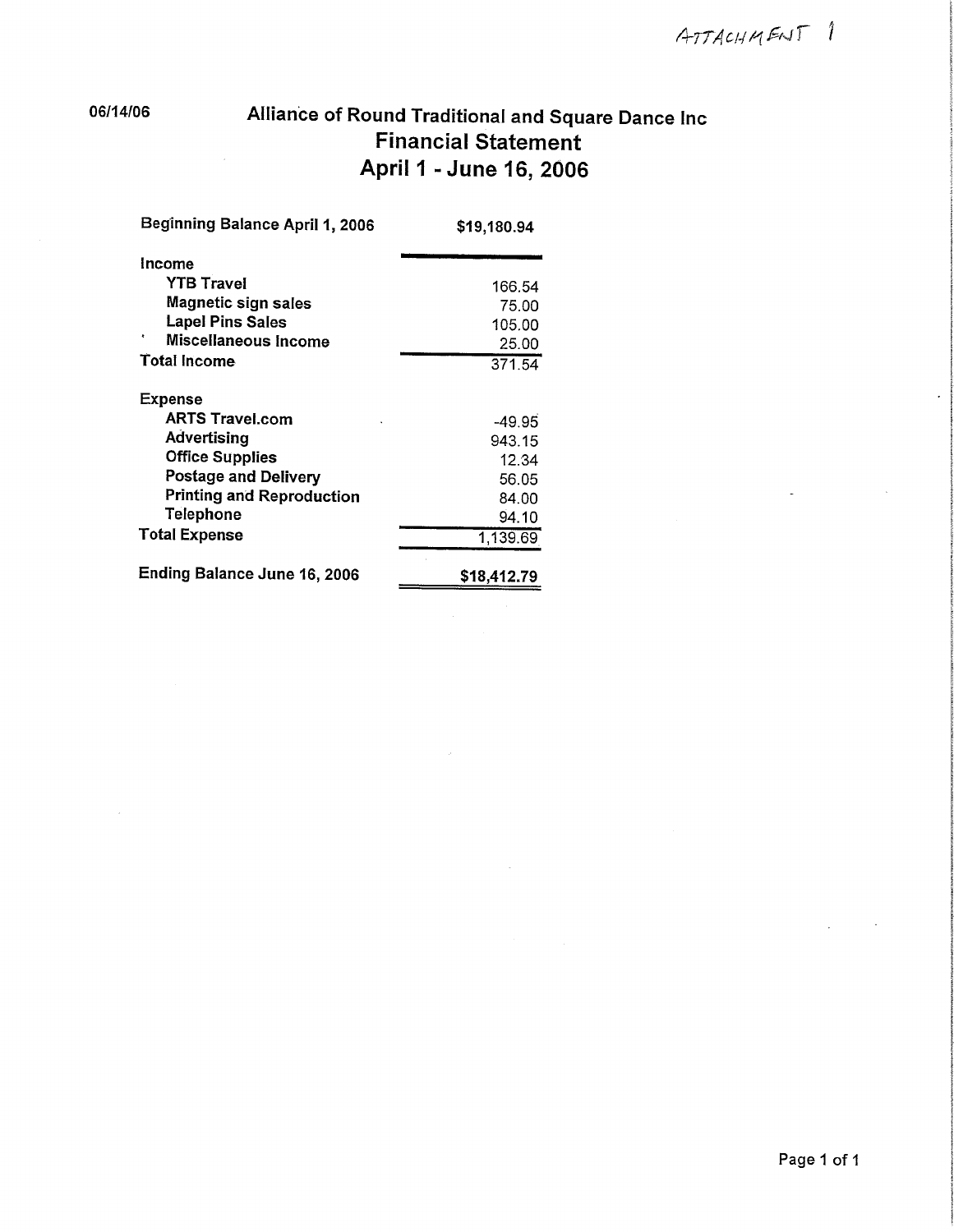$\ddot{\phantom{0}}$ 

# Alliance of Round Traditional and Square Dance Inc Income and Expense Detail April 1 through June 16, 2006

| Type                                                                    | Date                                           | Name                                                                             | Memo                                                                                                                                 | Amount                           |
|-------------------------------------------------------------------------|------------------------------------------------|----------------------------------------------------------------------------------|--------------------------------------------------------------------------------------------------------------------------------------|----------------------------------|
| Income                                                                  |                                                |                                                                                  |                                                                                                                                      |                                  |
| <b>YTB Travel Royalties</b><br>Deposit<br>Deposit<br>Deposit<br>Deposit | 5/31/2006<br>5/31/2006<br>6/1/2006<br>6/1/2006 | <b>YTB Travel</b><br><b>YTB Travel</b><br><b>YTB Travel</b><br><b>YTB Travel</b> | Royalties<br>Royalties<br>Royalties<br>Royalties                                                                                     | 14.30<br>60.48<br>49.95<br>41.81 |
|                                                                         | <b>Total YTB Travel Royalties</b>              |                                                                                  |                                                                                                                                      | 166,54                           |
| Magnetic sign sales<br>Deposit                                          | 6/2/2006                                       | Philips, Scott                                                                   | IAGSD Magnetic sign sales                                                                                                            | 75.00                            |
|                                                                         | Total Magnetic sign sales                      |                                                                                  |                                                                                                                                      | 75.00                            |
| <b>Lapel Pins Sales</b><br>Deposit<br>Deposit<br>Deposit                | 6/2/2006<br>6/2/2006<br>6/2/2006               | Williford, John & Dimple<br>Holland, Ron<br>Reed, Jerry & Del                    | NEC lapel pin sales<br>SSDUSA lapel pin sales<br>CALLELAB lapel pin sales                                                            | 50.00<br>50.00<br>5.00           |
| <b>Total Lapel Pins Sales</b>                                           |                                                |                                                                                  |                                                                                                                                      | 105.00                           |
| Miscellaneous Income<br>Deposit                                         | 6/14/2006                                      | California Square Dance Council                                                  | Return of Showcase Space Rent                                                                                                        | 25.00                            |
|                                                                         | Total Miscellaneous Income                     |                                                                                  |                                                                                                                                      | 25.00                            |
| Total Income                                                            |                                                |                                                                                  |                                                                                                                                      | 371.54                           |
| Expense<br><b>ARTS Travel.com</b><br>Deposit                            | 6/1/2006                                       | <b>YTB Travel</b>                                                                | YTB Travel - Reimburse 1 mth fees                                                                                                    |                                  |
| <b>Total ARTS Travel.com</b>                                            |                                                |                                                                                  |                                                                                                                                      | $-49.95$                         |
| Advertising                                                             |                                                |                                                                                  |                                                                                                                                      | $-49.95$                         |
| Check<br>Check<br>Check                                                 | 4/6/2006<br>5/30/2006<br>6/15/2006             | <b>National Squares</b><br>Shaw, Al & Linda<br>Dancing on the Rock               | ARTS Travel ad in National Squares<br>Printing, duplication, mailing - Add-A-Buck Promo pa<br>1/3 page ad on 2007 Dance-a-Rama Flyer | 120.00<br>573.15<br>250.00       |
| <b>Total Advertising</b>                                                |                                                |                                                                                  |                                                                                                                                      | 943.15                           |
| <b>Office Supplies</b><br>Check                                         | 6/13/2006                                      | Office Depot                                                                     | Office supplies                                                                                                                      | 12.34                            |
| <b>Total Office Supplies</b>                                            |                                                |                                                                                  |                                                                                                                                      | 12.34                            |
| Postage and Delivery<br>Check<br>Check                                  | 4/7/2006<br>5/30/2006                          | Postmaster<br><b>ROUNDALAB</b>                                                   | Stamps & Mail ARTS packet to Charlotte NC                                                                                            | 11.85                            |
|                                                                         | Total Postage and Delivery                     |                                                                                  | Shipping ARTS flyers to Texas                                                                                                        | 44.20<br>56.05                   |
|                                                                         | <b>Printing and Reproduction</b>               |                                                                                  |                                                                                                                                      |                                  |
| Check                                                                   | 5/30/2006                                      | <b>ROUNDALAB</b>                                                                 | Folding ARTS flyers for NSDC in Texas                                                                                                | 84.00                            |
|                                                                         | <b>Total Printing and Reproduction</b>         |                                                                                  |                                                                                                                                      | 84.00                            |
| Telephone<br>Check                                                      | 4/2/2006                                       | Kimberlee Streby                                                                 | Toll free Phone bill - April 05-Mar 06                                                                                               | 94.10                            |
| <b>Total Telephone</b>                                                  |                                                |                                                                                  |                                                                                                                                      | 94.10                            |
| <b>Total Expense</b>                                                    |                                                |                                                                                  |                                                                                                                                      | 1,139.69                         |
| Net Income                                                              |                                                |                                                                                  |                                                                                                                                      | $-768.15$                        |

 $\mathcal{L}_{\mathrm{c}}$ 

 $\overline{a}$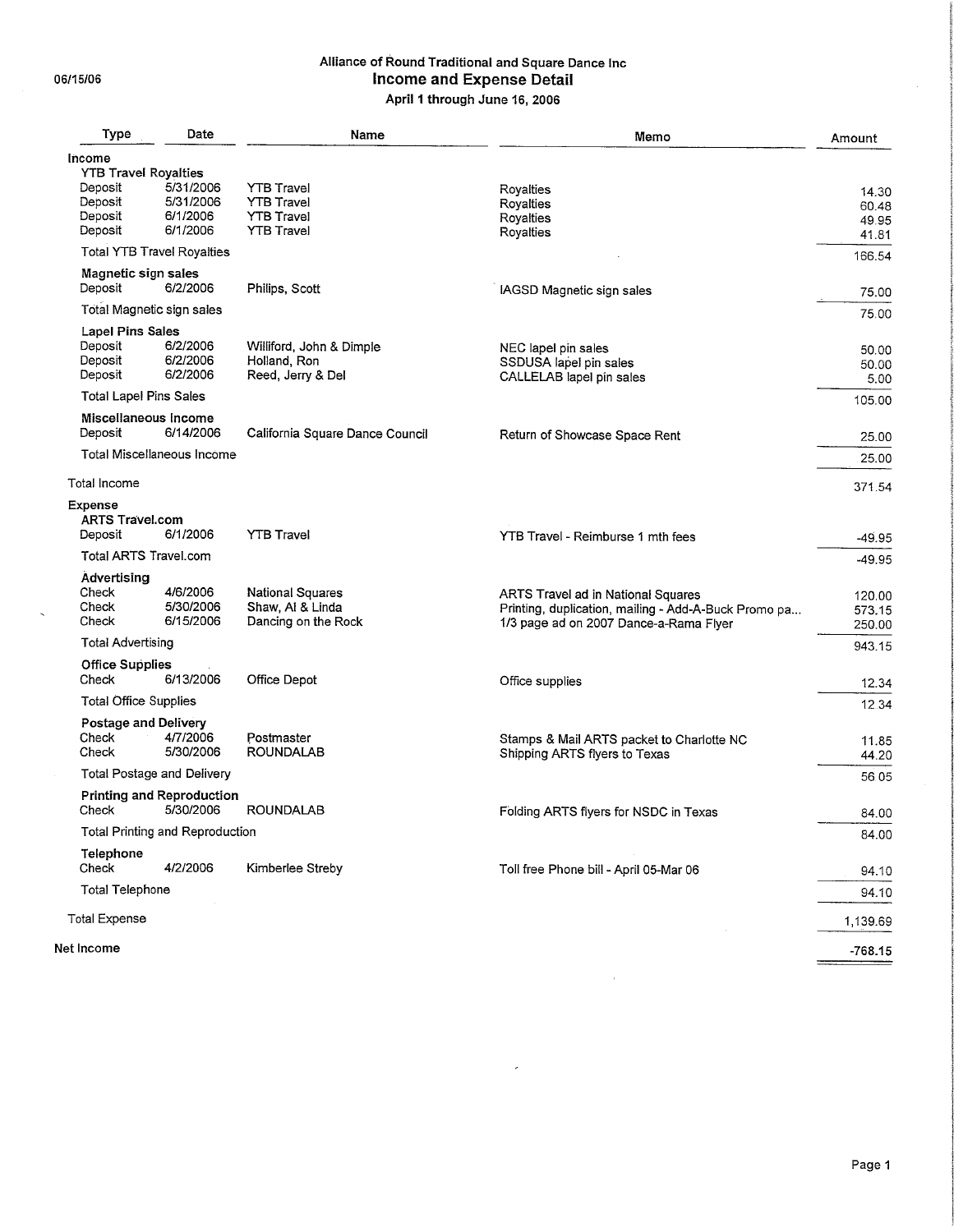# **June 2006 ARTS Meeting Minutes (Confirm E-mail Actions) Attachment 2**

# ARTS Governing Board and Officers Actions April 2006 thru June 5, 2006

This document is a report for the actions taken by the ARTS Governing Board or ARTS Officers from April 2006 thru May 2006.

# **There were no actions taken between April 2006 and May 2006**

# **The following are the actions taken thru June 5, 2006**

ARTS LOG #06-0511-001 (Ad on Singles Flyer) Action Completed as of 06-01-2006 - The Board Approved the following MOTION: MOTION: Be It Resolved That: The ARTS place an ad at a cost of \$250.00 on the flyer for the 2006 Nationals Dance-A-Rama.

ARTS LOG #06-0516-001 (List of Committees)

Action Completed as of 06-05-2006 -

The purpose of this ARTS LOG was to gather information from Board Member organizations regarding the committees which each organization has. After input from organizations a comprehensive list of those committees will be published. Only five organizations responded to this ARTS LOG: CALLERLAB; CONTRALAB; IAGSDC; ROUNDALAB; and SSSDUA. A PDF file with the results was sent to the ARTS Reps. This item will be discussed t at the June 2006 ARTS meting.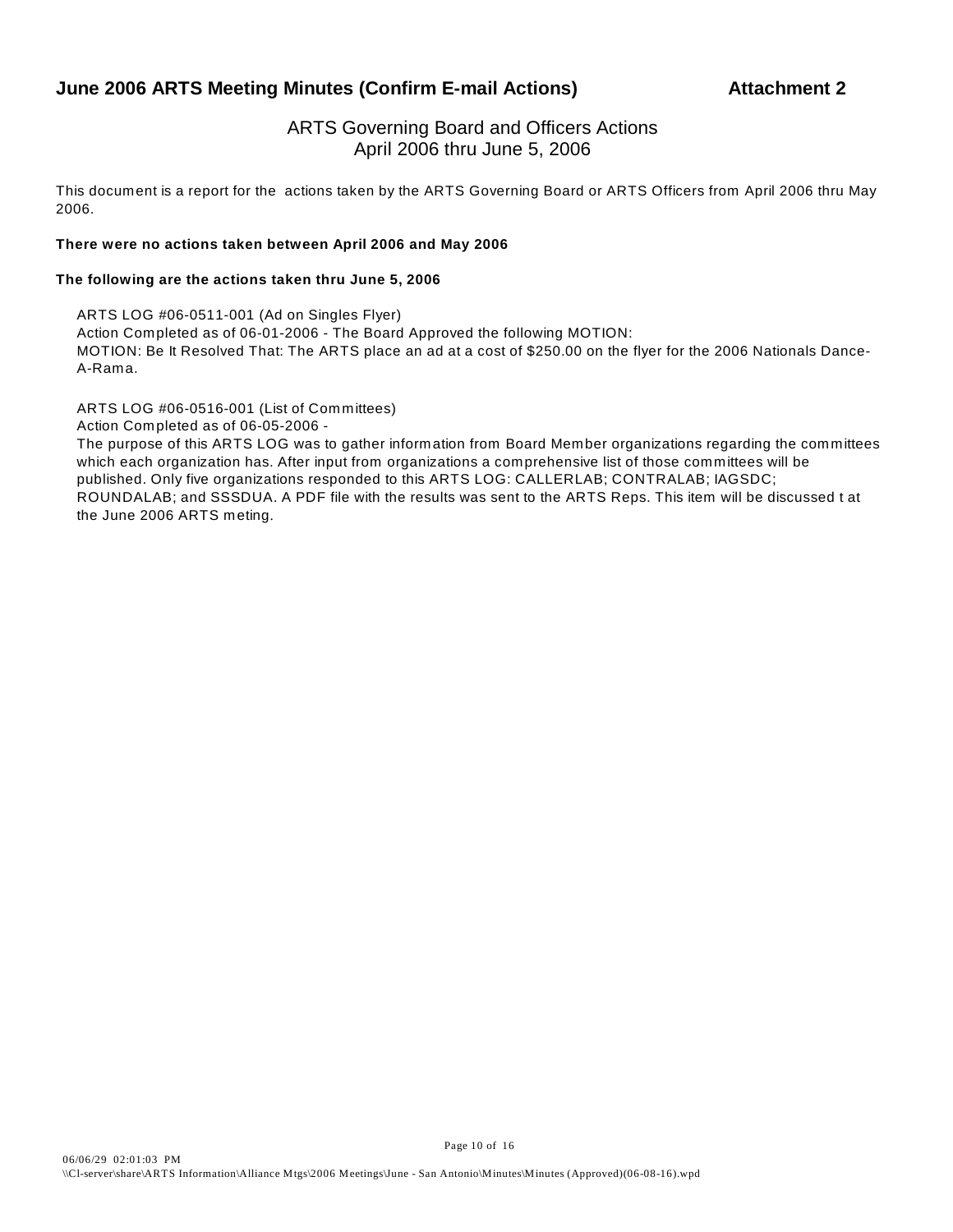# **ARTS Learn to Dance Phone Report 866 445-2787**

Having located earlier phone records this shows the history of the ARTS phone calls since it's inception, January 18, 2005, through May 18, 2006. Our very first call was from Liberty Missouri. April 2005 and February 2006 have been updated from the last report. Notice in April '05 we went international.

| <b>Date</b>       | <b>State</b>                    | #                       |
|-------------------|---------------------------------|-------------------------|
| <b>January 05</b> |                                 | $\overline{0}$          |
| <b>February</b>   | CA                              | $\mathbf{1}$            |
|                   | <b>MO</b>                       | 1                       |
| February          | <b>Total</b>                    | $\overline{2}$          |
| <b>March</b>      | CA                              | $\mathbf{1}$            |
|                   | NY                              | $\overline{1}$          |
|                   | <b>TN</b>                       | $\mathbf{1}$            |
| <b>March</b>      | <b>Total</b>                    | $\overline{\mathbf{3}}$ |
| <b>April</b>      | CA                              | $rac{3}{1}$             |
|                   | Nova Scotia                     |                         |
|                   | WA                              | $\overline{1}$          |
| <b>April</b>      | <b>Total</b>                    | 5                       |
| <b>May</b>        | $\overline{CA}$                 | $\overline{1}$          |
|                   | IA                              | 1                       |
| <b>May</b>        | <b>Total</b>                    | $\overline{c}$          |
| June              | CA                              | $\overline{1}$          |
|                   | $\mathbb{L}$                    | $\mathbf{1}$            |
|                   | <b>NY</b>                       | $\mathbf 1$             |
| June              | <b>Total</b>                    | 3                       |
| <b>July</b>       | CA                              | $\overline{1}$          |
|                   | <b>OH</b>                       | $\mathbf{1}$            |
| July              | <b>Total</b>                    | $\overline{2}$          |
| <b>August</b>     | AZ                              | $\mathbf{1}$            |
|                   | CO                              | 1                       |
|                   | DC                              | $\mathbf{1}$            |
|                   | N <sub>C</sub>                  | $\mathbf{1}$            |
|                   | NY                              | $\mathbf{1}$            |
| <b>August</b>     | <b>Total</b>                    | 5                       |
| <b>September</b>  | CA                              | $\mathbf{1}$            |
|                   | FL                              | $\mathbf{1}$            |
|                   | $\mathop{\mathrm{IL}}\nolimits$ | 1                       |
|                   | TN <sub></sub>                  | 1                       |
| September         | <b>Total</b>                    | 4                       |
| <b>October</b>    | <b>MD</b>                       | 1                       |
|                   | <b>SC</b>                       | $\mathbf{1}$            |
|                   | WA                              | 1                       |
| October           | <b>Total</b>                    | $\overline{\mathbf{3}}$ |

| <b>November</b>   | CA                      | $\mathbf{1}$              |
|-------------------|-------------------------|---------------------------|
|                   | $\overline{C}O$         | $\mathbf{1}$              |
|                   | <b>MO</b>               | $\mathbf{1}$              |
|                   | <b>SD</b>               | $\mathbf{1}$              |
|                   | $\overline{\text{TX}}$  | $\mathbf{1}$              |
| <b>November</b>   | Total                   | $\overline{\overline{5}}$ |
| <b>December</b>   | $\overline{CA}$         | $\mathbf{1}$              |
|                   | <b>MO</b>               | $\overline{1}$            |
|                   | N <sub>C</sub>          | $\overline{1}$            |
|                   | <b>NM</b>               | $\overline{c}$            |
| <b>December</b>   | Total                   |                           |
| <b>January 06</b> | CA                      | $\frac{5}{2}$             |
|                   | DC                      | $\overline{1}$            |
|                   | FL                      | $\mathbf{1}$              |
|                   | <b>OH</b>               | $\overline{2}$            |
|                   | PA                      | $\overline{1}$            |
|                   | $\overline{\text{TX}}$  | $\mathbf{1}$              |
|                   | <b>VA</b>               | $\overline{1}$            |
| <b>January</b>    | <b>Total</b>            | 9                         |
| February          | $\overline{AL}$         | $\overline{3}$            |
|                   | CA                      | $\mathbf{1}$              |
|                   | FL                      | $\overline{3}$            |
|                   | $\overline{\mathbb{N}}$ | $\mathbf{1}$              |
|                   | $\overline{GA}$         | $\overline{1}$            |
|                   | <b>MD</b>               | $\mathbf{1}$              |
|                   | $\rm \bar{N}C$          | $\overline{c}$            |
|                   | NV                      | $\mathbf{1}$              |
|                   | SC                      | $\overline{4}$            |
| February          | <b>Total</b>            | 17                        |
| <b>March</b>      | LA                      | $\mathbf{1}$              |
|                   | N <sub>C</sub>          | $\overline{2}$            |
|                   | <b>NM</b>               | $\overline{1}$            |
|                   |                         |                           |
|                   | NY                      | $\mathbf{1}$              |
|                   | $\overline{SC}$         | $\overline{1}$            |
|                   | <b>TX</b>               | $\overline{2}$            |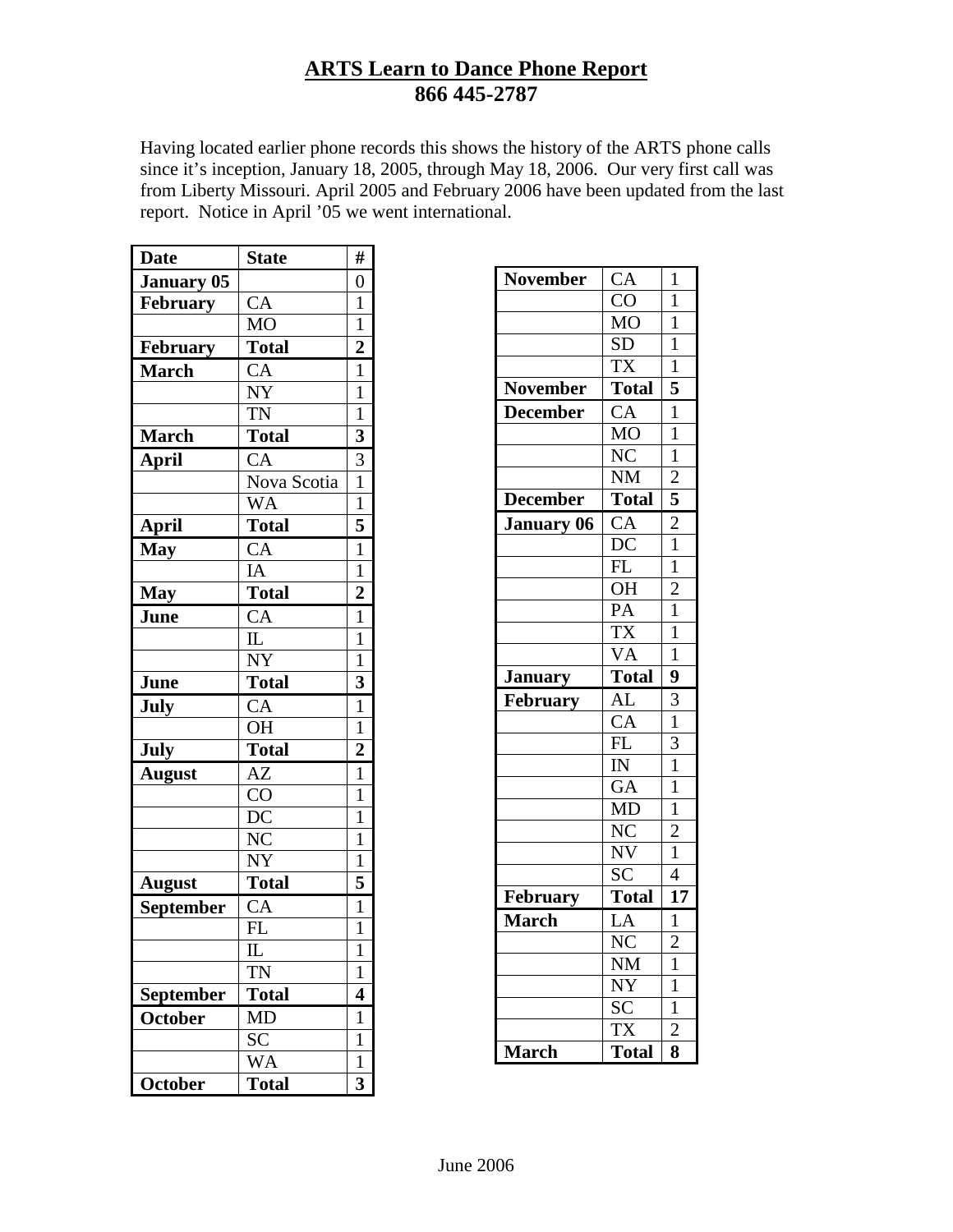# **ARTS Learn to Dance Phone Report 866 445-2787**

| April      | CA           | 1              |
|------------|--------------|----------------|
|            | <b>MD</b>    | 1              |
|            | МO           | 1              |
|            | NC           | $\overline{2}$ |
|            | <b>SC</b>    | 4              |
|            |              |                |
| April      | <b>Total</b> | 9              |
| <b>May</b> | <b>OH</b>    | $\overline{2}$ |
|            | NC           | $\overline{2}$ |
| <b>May</b> | <b>Total</b> | 4              |

Kimberlee & Michael Streby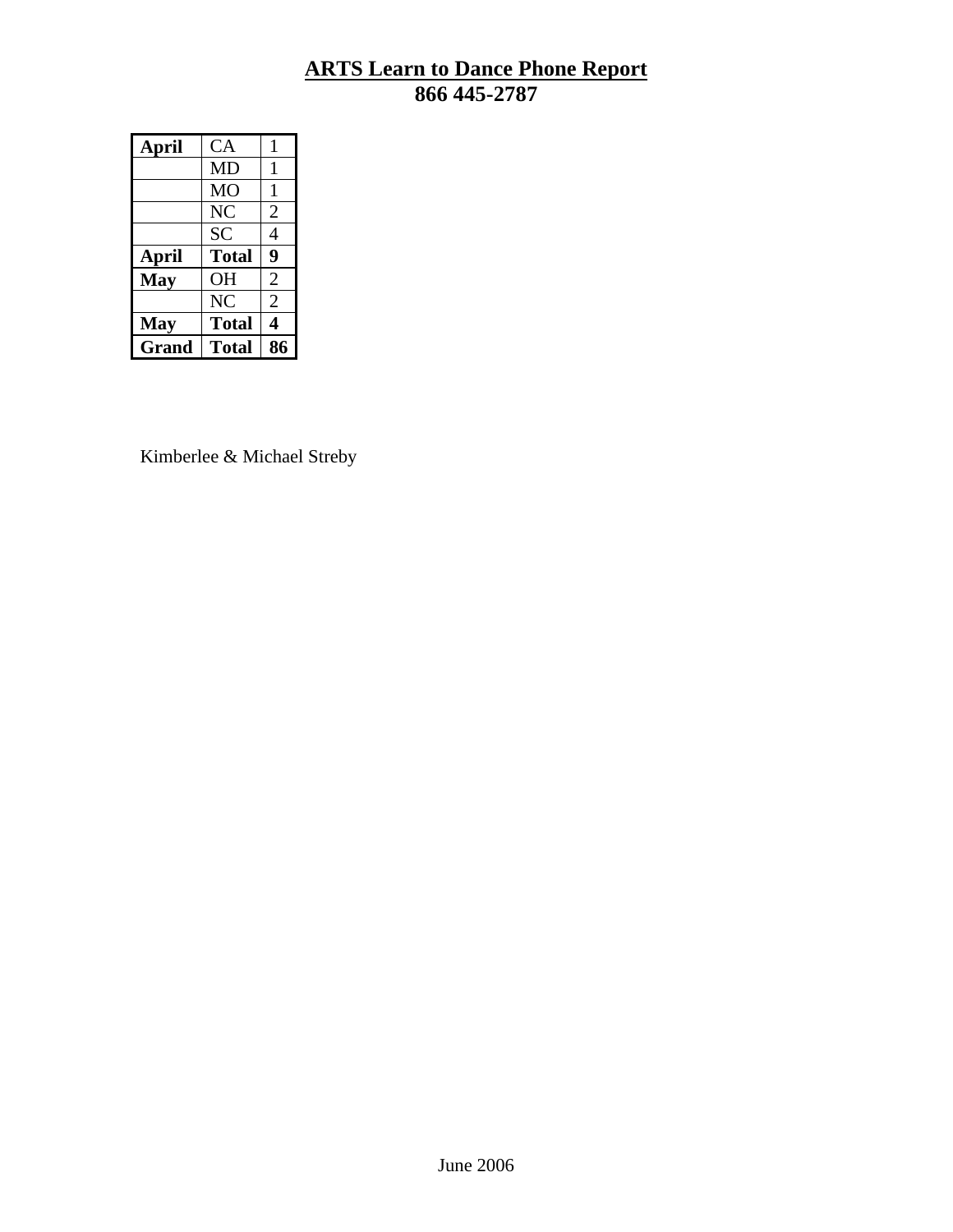# California Square Dance Council, Inc. Presents "Square Dancing 101" - Elementary Edition

Square Dancing 101 is a comprehensive workbook designed for teachers or youth group leaders who want to teach Modern Western Square Dancing to their class or youth group. While targeted at a younger audience, this manual can be utilized by any age group wanting to learn the basic square dance movements - even adults!

# **The 3-ring binder/manual includes:**

- $\triangleright$  Written instructions for teaching the basic square dance movements, broken down into 8 easy lessons that can be further broken down into up to three additional sessions. Text is supplemented by photographs and diagrams to show proper set-ups and dancer positioning.
- $\geq 3$  CD set with lessons and reviews prepared by a professional square dance caller using high-energy, hip music enjoyed by children and adults alike.
- $\triangleright$  1 Bonus CD featuring additional reviews and dance music.
- $\triangleright$  History of Square Dancing informational article suppliment your Social Studies program!
- $\triangleright$  Information and resources for locating square dance clubs throughout California and the United States.
- $\triangleright$  Scholarship Information for youth square dancers.
- $\triangleright$  Information on the California Youth Square Dance Competition, held annually in April. Open to any youth square dancers, youth groups or school teams.
- $\triangleright$  Information on organizing and maintaining a youth square dance group.

# Order Yours Today!

# CALIFORNIA SQUARE DANCE COUNCIL, INC. "SQUARE DANCE 101" PROGRAM WORKBOOK ORDER FORM

| Square Dancing 101" Workbooks @ \$49 ea. (+ 7.25% Sales Tax = \$52.55 ea.)<br>Shipping (if not picked up at time of order) @ \$10                                                               |                  | \$_______________________            |
|-------------------------------------------------------------------------------------------------------------------------------------------------------------------------------------------------|------------------|--------------------------------------|
|                                                                                                                                                                                                 | <b>Total Due</b> | $\sim$                               |
| Payment: Cash $\Box$ Check $\Box$ Visa $\Box$ Mastercard $\Box$ (Will appear on credit card statement as Kwik Link)                                                                             |                  |                                      |
| Card $#$                                                                                                                                                                                        | Exp. Date        | ID $#$ (back of card/signature line) |
| Name on Card                                                                                                                                                                                    | Signature        |                                      |
| Address Where Credit Card Bill is Received                                                                                                                                                      | City, State, Zip |                                      |
| Send orders or inquiries to: Kwik Link/Square Dance 101<br>c/o 479 Leoni Drive, Grover Beach, CA 93433<br>Attn: David & Susan Cleek - (888) 504-5465 / email: SD@rvh2o.com; www.squaredance.org |                  |                                      |
| <b>FOR OFFICE USE ONLY:</b>                                                                                                                                                                     |                  |                                      |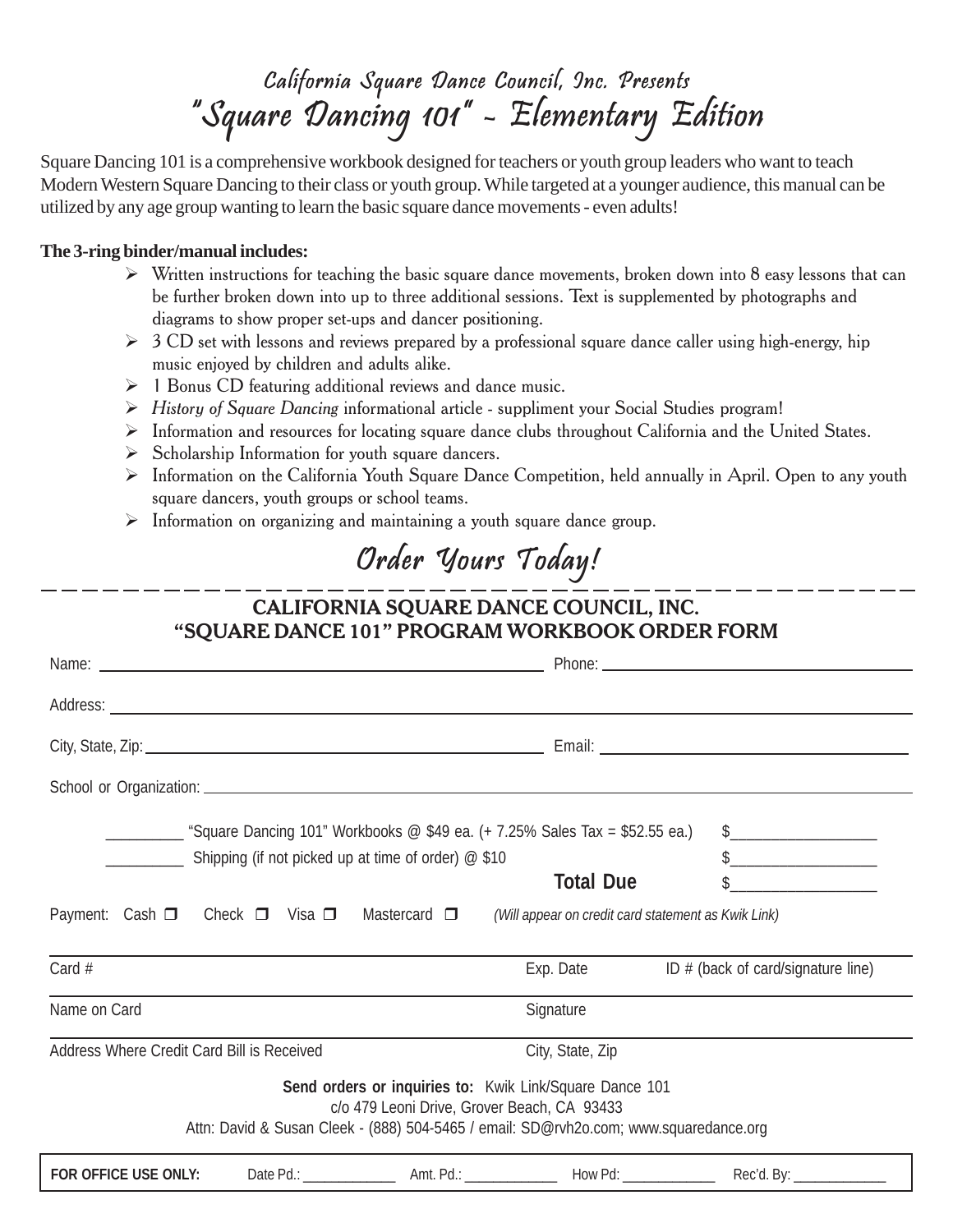# **Overall Concept for Incentive Recruiting Program**

As members of the new ARTS organization, we are encouraged about the direction the ARTS Marketing program is taking---in particular, that of obtaining funds or in-kind services from major corporations, agreeing on the use of one logo and one slogan, and involving the clubs and the dancers at the local level. We think this is a terrific start for coordinating square dancers across the country toward everyone's common goal of increasing the number of dancers, and enhancing our image.

Recently, we learned about a method of promotion that fits the goals above and sounds promising in its concept:

There was an article in The Denver Post on Sunday 12/11/05 titled: "Secret Gets Out On Marketing's New Way In". It states that (as we all know) word-of-mouth marketing is a very effective way to spread the word. It also states that many of the "volunteer" promoters may have worn out their effectiveness, and are not willing to "market" on an on-going basis. The suggestion is that "Buzz Marketing" may be an answer. It involves recruiting "agents", setting up an incentive system, and developing a means of reporting and recording the word-of-mouth activity. The incentives could be money, or gifts, or points toward something. The reporting is done on the Internet, with someone recording and keeping track of the results.

ARTS could set up a nationwide incentive "Buzz Marketing" program where anyone could participate, file reports on-line, and accumulate credits toward something (such as mileage points, gift cards, National Squares subscription or National Directory, etc.) for such actions as recruiting, getting prospects to lessons, regaining past dancers, etc.

This incentive program could be promoted to the Councils/Federations, the Clubs, and the dancers at the Nationals, the State Festivals, and the State Associations. A Web site could be set up to record the activity, and the clubs could be responsible to authenticate the lessons, graduations and membership. This would be an on-going function; there would be no grand prize, which would suggest "the end". Everyone who participates could win!

This is our interpretation of what we read, and how it might apply to square dancing. We believe that ARTS might be the best organization to implement this program.

Presented to ARTS on June 25, 2006, by:

Jim & Judy Taylor Dan McPeek & Judy Winter Mike Bentlev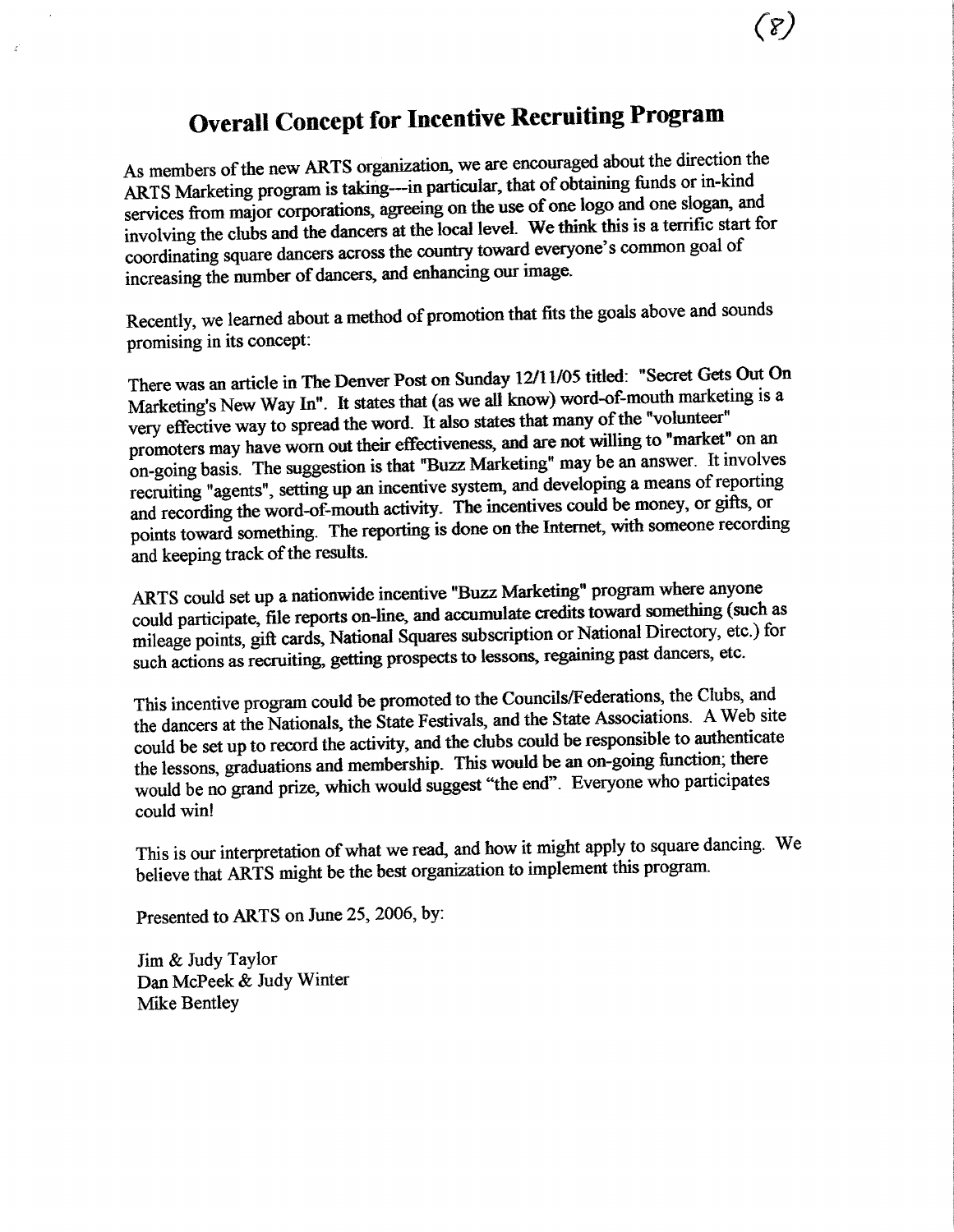# Incentive Recruiting:

- The Incentive Recruitment Program is an adaptation of Buzz Marketing advertising.
- . Word-of-mouth is the most effective form of advertising.
- . The program would raise enthusiasm.

# How the Program Works:

- A secured Web site is created for reporting dancers' accomplishments.
- A point system determines activity for rewards.
- Anyone can participate.
- . Clubs or Councils verify lesson and membership information.

# Incentives:

- · Incentives (gifts) would be awarded based on the point system.
- Incentives would be provided by<br>corporate sponsorships, obtained by individuals, clubs, federations, ARTS, etc.
- · Organizations and businesses that donate could receive national advertising.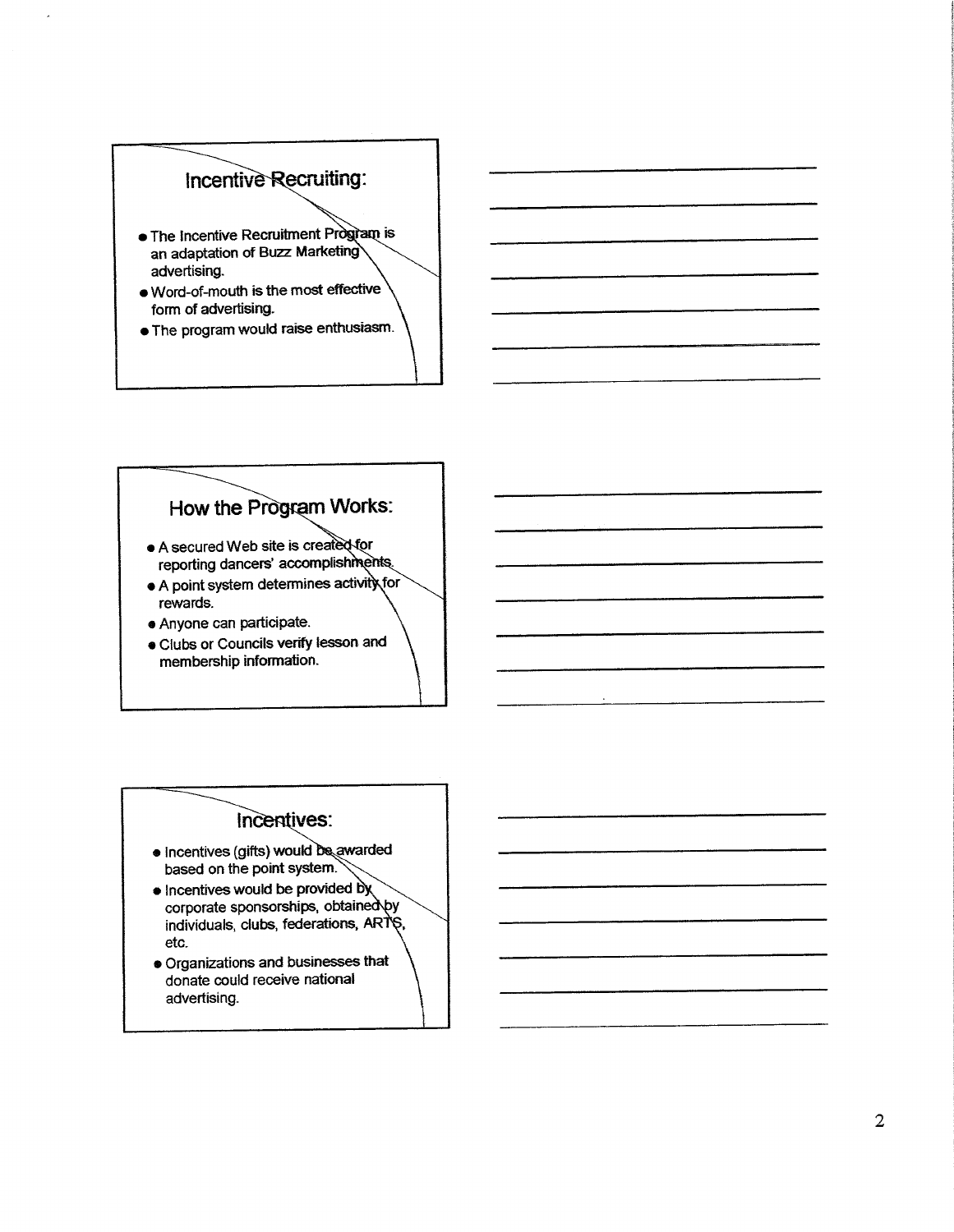# Benefits of the Web site:

- · Use of computers, Web sites, data bases, and internet are of common use today
- Usage of computers minimizes time and meetings
- · Corporations and organizations can have more exposure for less cost





 $\bar{u}$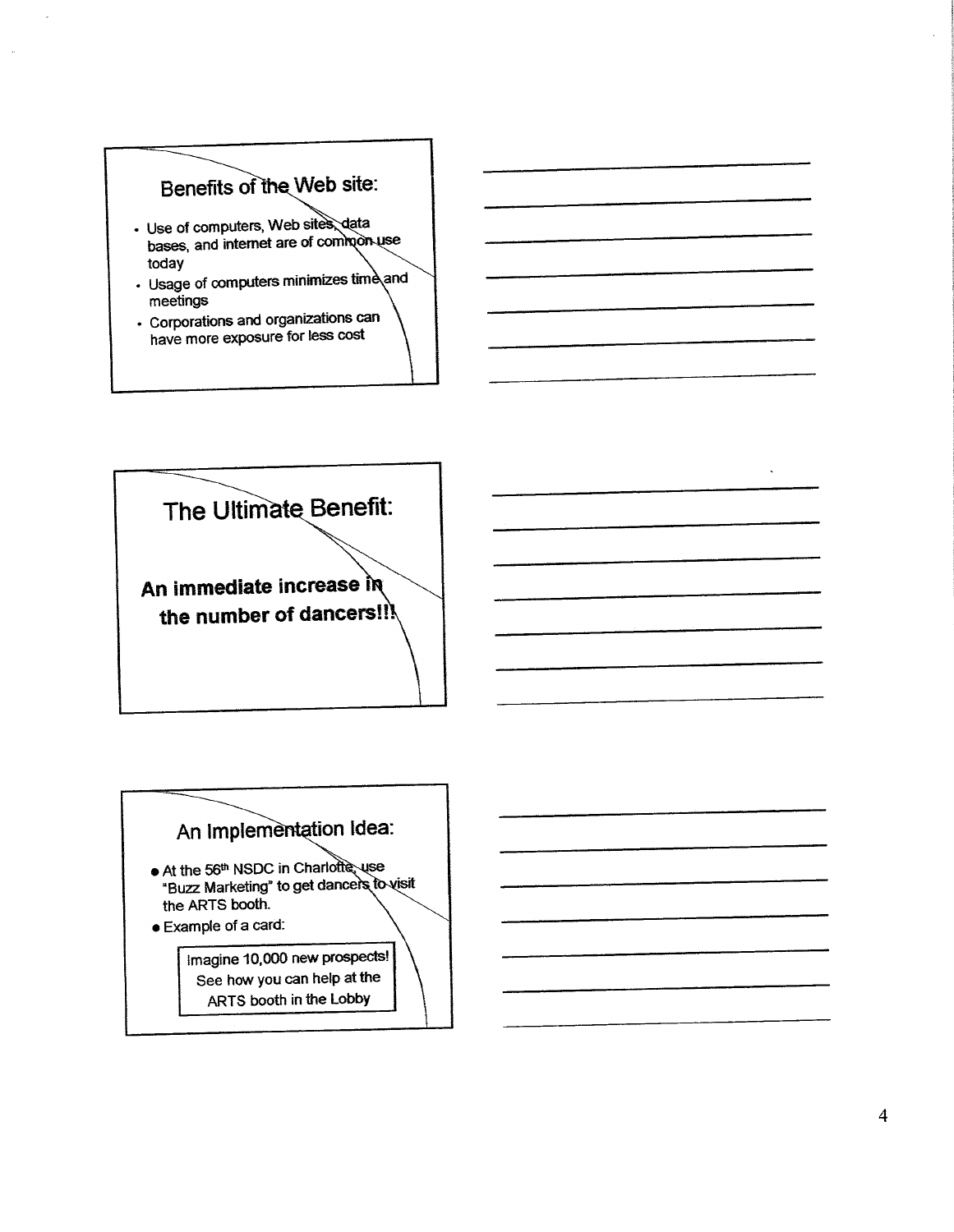# Where do we go from here?

- ARTS agrees to create the program.
- A date is set to publicize the start-up (56th NSDC?)
- . Find a professional to set up the Web site
- · Set up a test market
- . Put marketing material on the Web site
- · Prepare the Implementation phase
- . Promote the program to potential sponsors





 $\sim$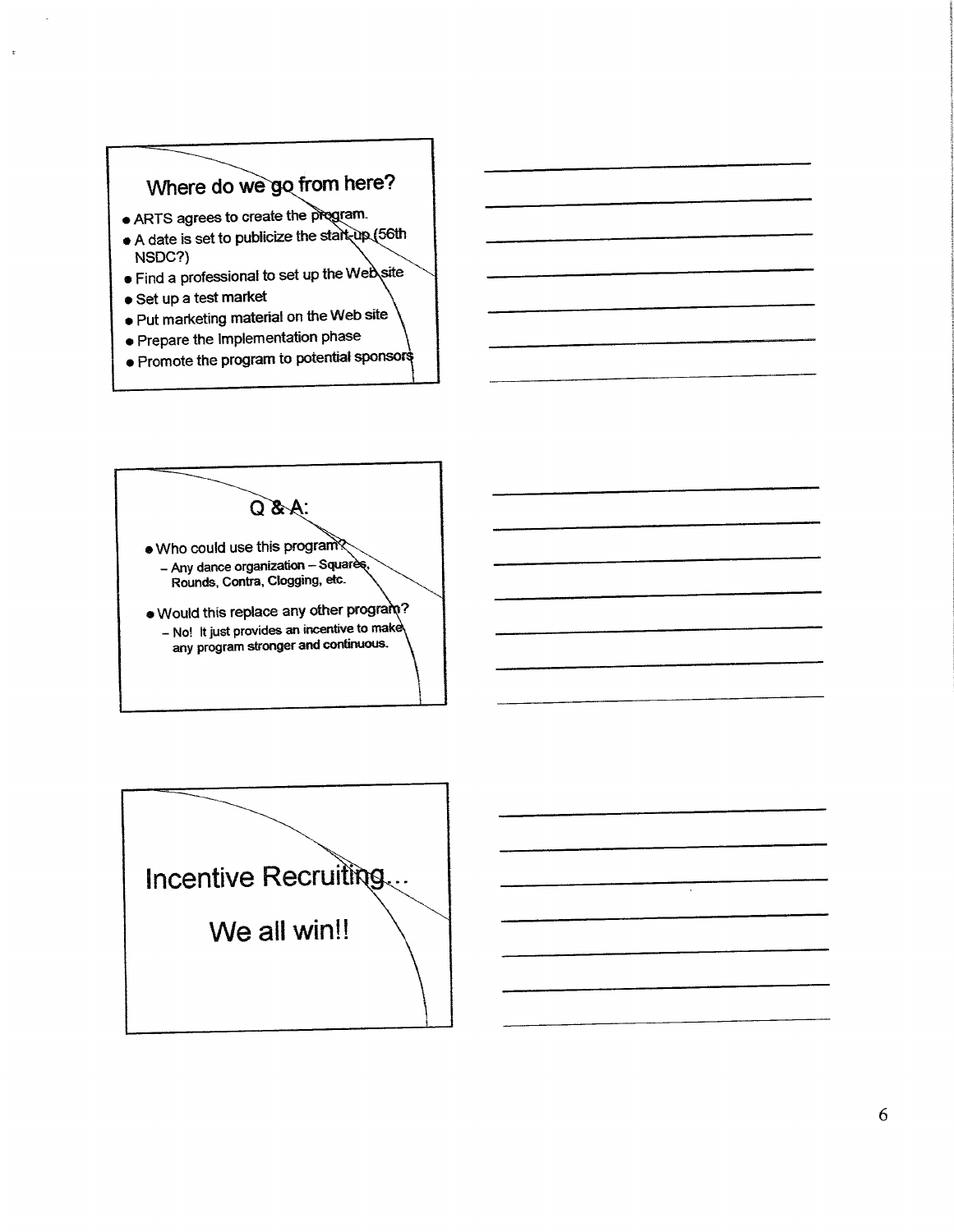# *ARTS Organizations - Committees*

(Draft 4 - June 17 2006)

# **1. CALLERLAB**

# **SPECIAL INTEREST**

CALLERS PARTNERS GRANT WRITING HANDICAPABLE RECRUIT, PROMOTE, MAINTAIN MULTI-CYCLE Sub Committee WOMEN IN CALLING YOUTH ACTIVITIES

# **PROGRAMMING AND COORDINATING**

ADVANCED APPLICATIONS REVIEW CHALL FNGF CHOREOGRAPHIC APPLICATIONS COMMITTEE FOR COMMUNITY DANCE DEFINITIONS MAINSTREAM PLUS PROGRAM POLICY

# **PLANNING AND RESEARCH**

CALLER-COACH CALLER TRAINING CHOREOGRAPHIC REVIEW COORDINATOR EDUCATION PERIODIC SELECTION RESEARCH AND DEVELOPMENT

# **MEMBERSHIP**

ACCREDITATION CALLER ASSOCIATION LIAISON CANADIAN ADVISORY OVERSEAS ADVISORY PROFESSIONAL ETHICS

# **WAYS AND MEANS**

FOUNDATION FUND RAISING

# **2. CONTRALAB**

SUNSHINE SCHOLARSHIP CONTRALAB CONVENTIONS QUARTERLY EDITOR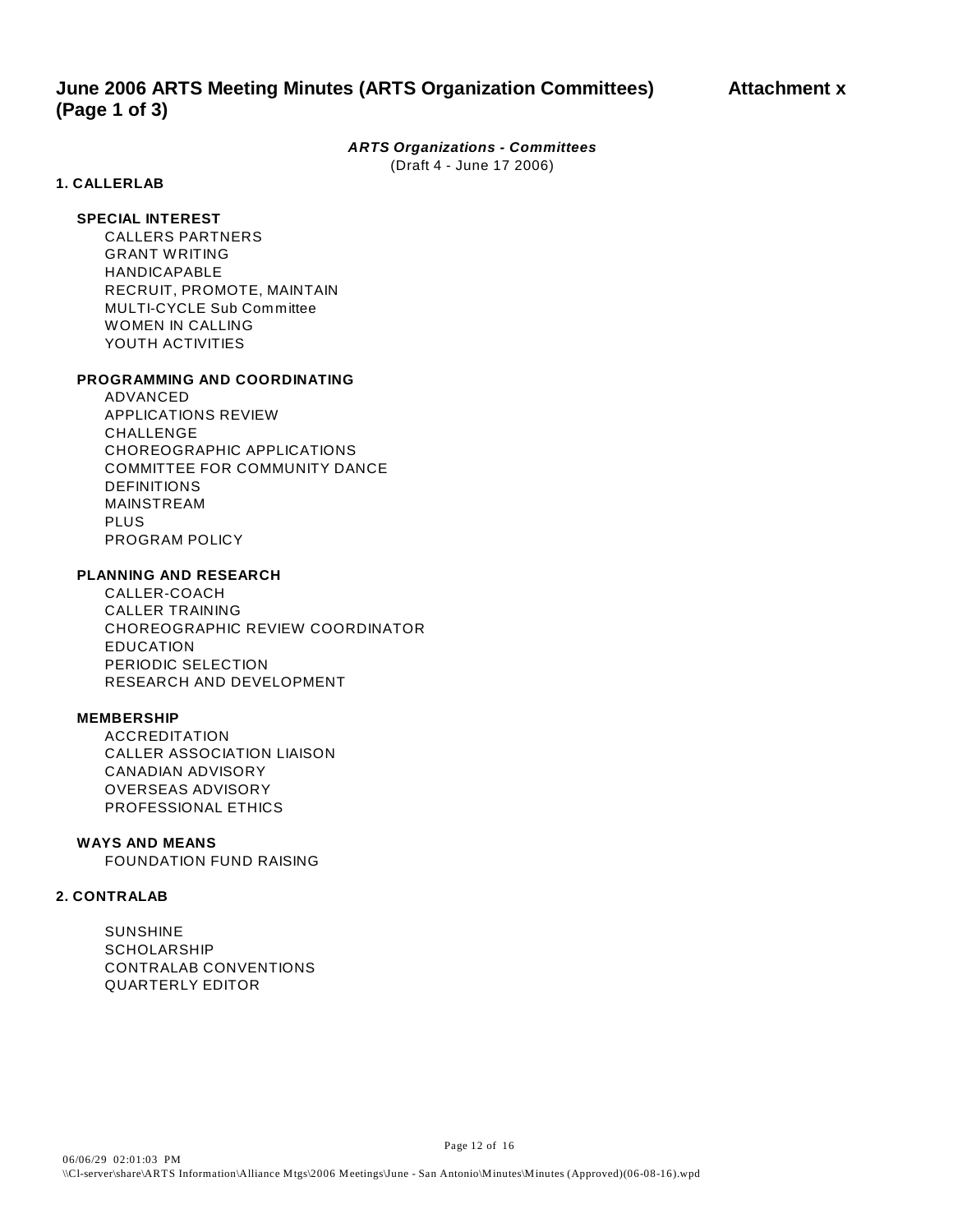# **June 2006 ARTS Meeting Minutes (ARTS Organization Committees) Attachment x (Page 2 of 3)**

# **3. IAGSDC**

# CONVENTION ADVISORY

Resource for planning conventions

# PETERSEN

Handles awarding financial grants to clubs. Funds come from a trust set up in one of our member's will.

# CLUB DEVELOPMENT

Help existing clubs and potential new clubs.

# **4. NSDCA**

# **No Response**

# **5. NEC**

# **No Response**

# **6. ROUNDALAB**

**Provided Flow chart with 42 committees listed. The flow chart is available from the ARTS Secretary or ROUNDALAB Executive Administrator** 

# **7. SSDUSA**

ARCHIVES BYLAWS **HISTORIAN**  INTERCOM & PUBLICITY EDITOR WEB MASTER ROOMMATE LOCATOR

# **8. USAWest**

# **No Response**

# **9. URDC**

# **No Response**

# **10. USDA**

a. **After Party Committee** whose duty it shall be to coordinate the annual USDA After Party at the National Square Dance Convention;

 b. **Alliance Committee** composed of at least five members who shall represent USDA at all meetings of the National Alliance of Square Dance Organizations – ARTS (The Alliance of Round, Traditional and Square – DANCE);

c. **Badge Committee** whose duty it shall be to receive valid requests for USDA badges of all types and cause the badges to be procured and delivered to the requestors;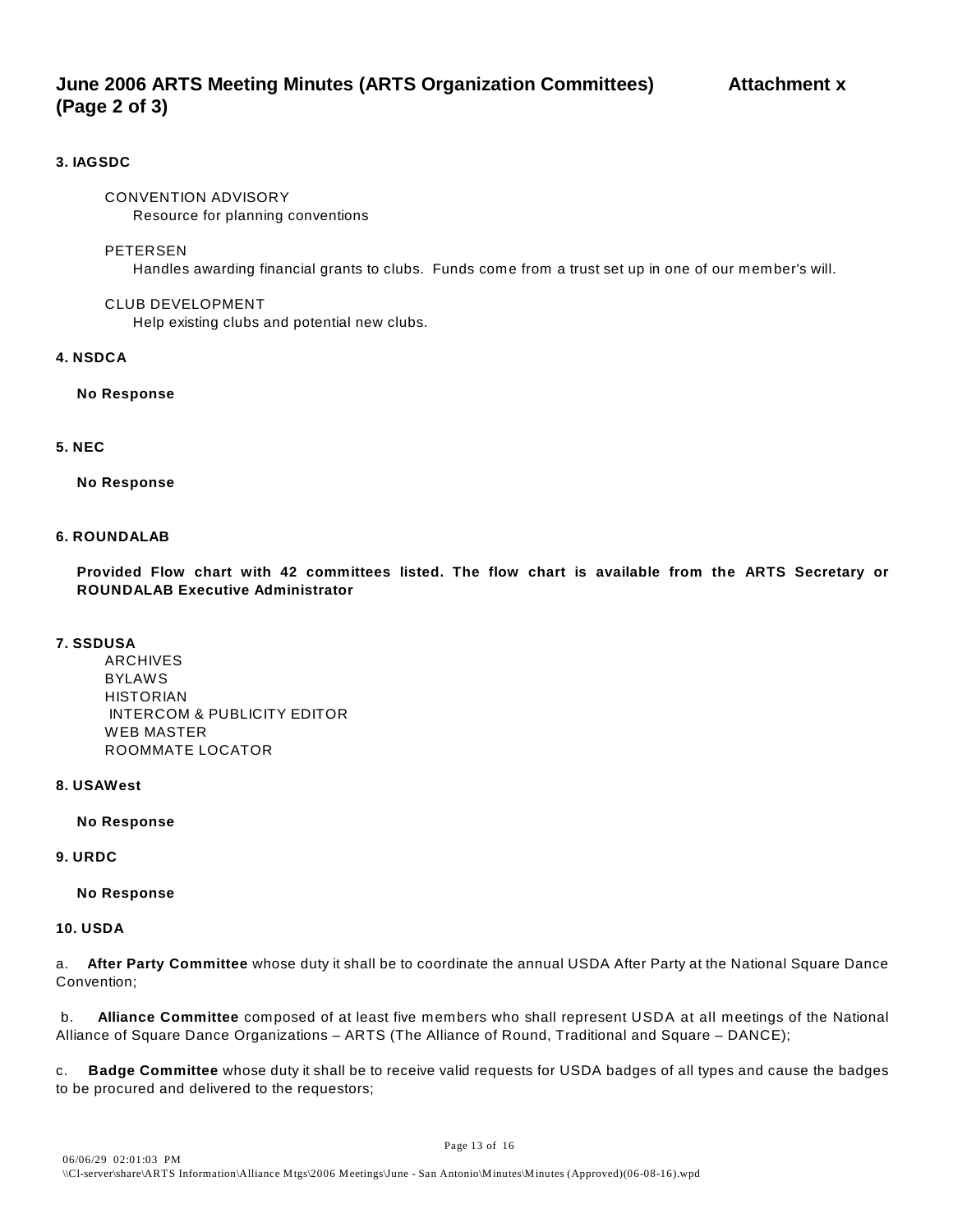# **June 2006 ARTS Meeting Minutes (ARTS Organization Committees) Attachment x (Page 3 of 3)**

 d. **Budget Committee** composed of the Treasurer serving as Chairman with three additional members whose duty it shall be to prepare the USDA Annual Budget for approval of the Executive Comm ittee during the Winter Meeting and approved by the Board of Directors at the Annual Meeting;

e. **Credit Card Committee** whose duty it shall be to promote and administer the USDA Credit Card Program;

 f. **Dress and Jacket Committee** whose duty it shall be to receive requests for the application of the USDA insignia on men's and women's apparel in conformance with the USDA approved design and causing the application to be done and the apparel returned to the requestors; and, to receive valid requests for USDA jackets and cause them to be procured and delivered to the requestors;

 g. **Education Committee** whose duty it shall be to develop, maintain and supplement a library of square dance educational material related to all aspects of the square dance activity, other than the dance itself, and to provide limited handouts of such material to Affiliate Members as requested;

h. **Facilities Committee** whose duty it shall be to coordinate all block housing and meeting arrangements to accommodate the meetings of the USDA Executive Committee and Board of Directors held during the week of the National Square Dance Convention;

I. **Handicapable Dancers Committee** whose duty it shall be to work to ensure that dancers with handicaps have the opportunity to enjoy square dancing;

 j. **Membership Committee** shall consist of the USDA President and the four Regional Vice Presidents, whose duty it shall be to receive applications for affiliation and review them for recommendation of acceptance or rejection as detailed in Section 4 b above;

 k. **National Folk Dance Committee** whose duty it shall be to ensure that the Square Dance is recognized and enacted permanently into law by the Congress and President of the United States of America as the National Folk Dance of the UNITED STATES OF AMERICA; and, thereafter to continually promote its recognition and acceptance as such;

 l. **Prescription Drug Card Program Committee** whose duty it shall be to promote and administer the USDA Prescription Drug Card Program;

 m. **Publications Committee** whose duty it shall be to publish and distribute a quarterly newsletter or magazine containing USDA news plus other articles of interest to square dancers nationwide;

 n. **Showcase of Ideas Committee** whose duty it shall be to coordinate the annual USDA Showcase of Ideas display at the National Square Dance Convention

o. **Sound Committee** whose duty it shall be to transport and set-up the USDA owned sound equipment for all USDA meetings;

 p. **Square Dancer's Insurance Committee** whose duty it shall be to promote and administer the USDA Insurance Program;

q. **USA Traveler Program** whose duty it shall be to promote and administer the USA Traveler Program;

 r. **Ways and Means Committee** whose duty it shall be to promote and administer ways and means of raising funds to improve and expand USDA services to the Affiliate members, and to the general square dance community;

 s. **Youth Advisory Committee** whose duty it shall be to promote and support youth square dancing throughout the country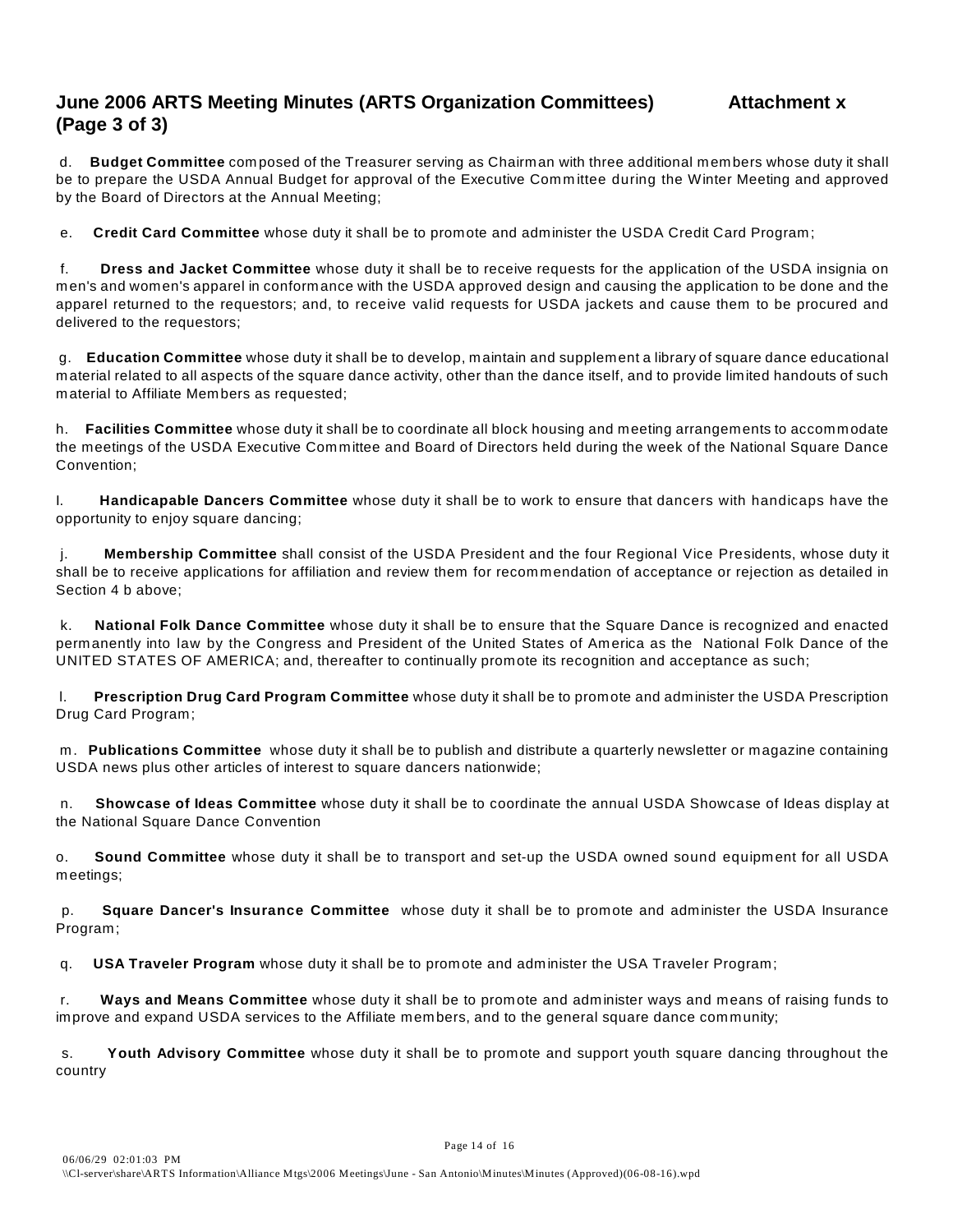# **Review of ARTS Proposal by CALLERLAB Grant Writing Committee May 26, 2006**

- Initially, according to the RWJ Foundation website, the proposal needs to be formatted to fit the Brief Proposal Application. This form and the instructions are attached. The ARTS proposal will have to be drastically reduced in size and made more concise.

Suggestions:

- Overall, the narrative needs to be more succinct with clear, simple sentences.
- Statistics would make a more effective argument.

The University of Missouri, Columbia, did a study that says that 100% of children in the US will be obese by the year 2010.

Also, dance is healthy - include some statistics on the number of calories burned, how music is good for your health, and/or how it dancing helps mental health, also.

- Avoid using the phrase "We think" because they probably don't care what you think. They want to know what you can accomplish.
- Don't include "lingo" specific only to these (dance related) organizations. There needs to be sort of a translation into words and phrases that the non-square and round dancing world would understand.
- Objectives should be brief and measurable. A rule of thumb for objectives is to make them SMART Smart, Measurable, Attainable, Relevant, and with a Time frame. It is not always possible to include all of these but it is best when they do.

Example of wording for stating the problem.

According to a University of Missouri, Columbia, 100% of children will be obese by the year 2010, if current trends continue. 100% of children will be subject to the health problems associated with obesity – diabetes, heart disease, joint pain, etc. What a frightening legacy! Our children are not active enough. In school or through organized sports, the receive instruction in the rules and techniques of baseball, basketball, softball, football, and soccer. Yet they are unlikely to continue these activities into adulthood. As adults, they are more likely to watch these activities than participate in them.

Objectives and Activities

- a. Good idea to mention the licensing.
	- Needs to be brief ex. Eliminate the word "specific," it is unnecessary. Also, could eliminate the word "objective," since this is in the objective section.
- b. "basic" instead of "basis"
	- explain what Square Dance 101 is and why it is better than what teachers are already doing in schools easy for teachers, saves them time,

Page 15 of 16

# Outcomes:

- should relate to the objectives, be measurable
- maybe refer to a life skill or life recreation

# Research Methods

- will you ask questions, survey, focus groups,
- how will you gather the information and over what period of time
- who will do it
- basically more specifics

# **June 2006 ARTS Meeting Agenda Item (Page 2 of 2) 24**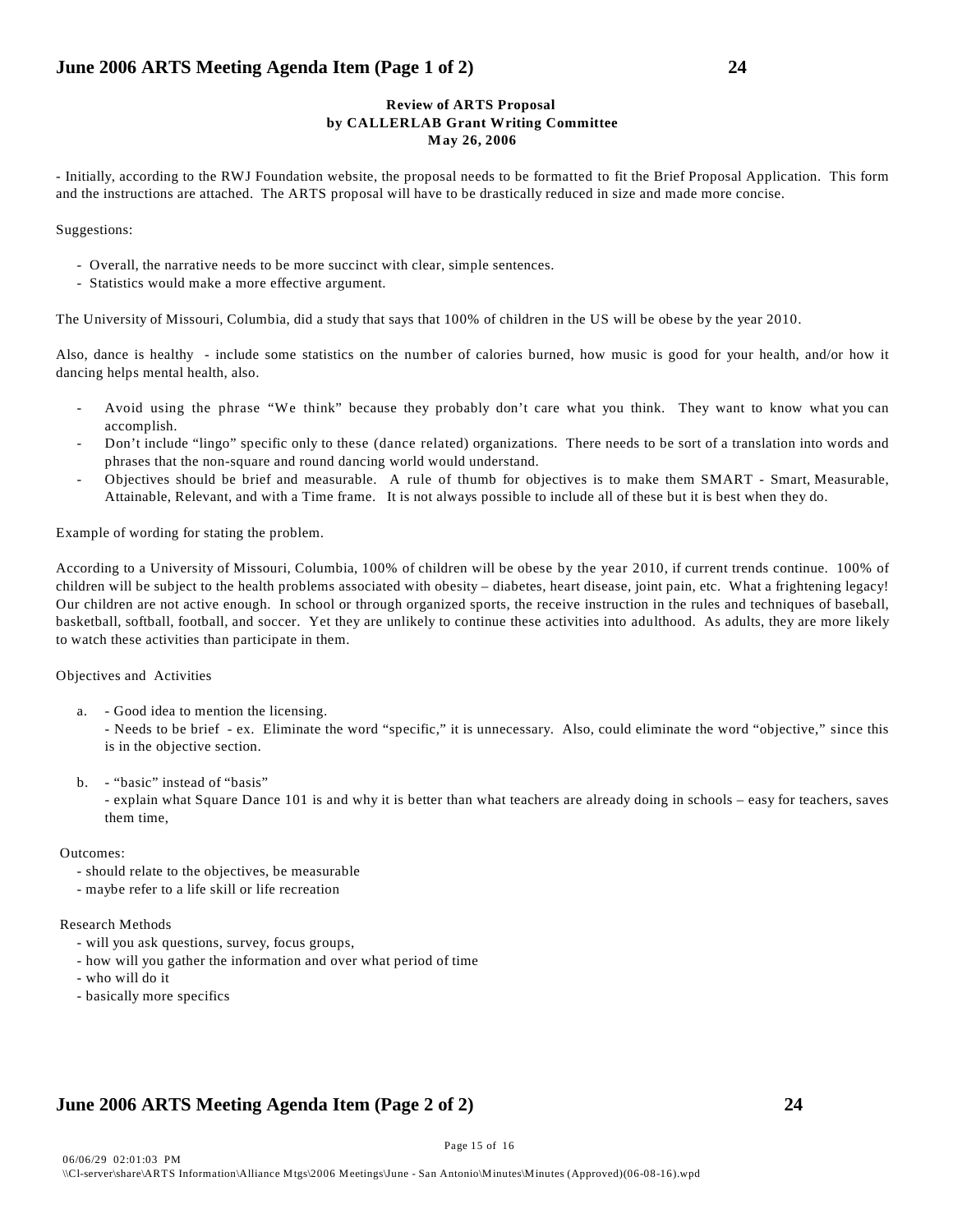# Communications

- how will you convince schools that this is better or different than what they have been doing, without insulting them
- connecting to the Learning Standards would be helpful
- how will you tailor the message to each audience

# Collaborations

- Listing all the organizations is valuable, might be easier to read if done in bullet points

Additional suggestions:

- Connect this activity to educational or learning standards in several states. These standards may be available on the internet.
	- (NOTE Illinois standards are found at<http://www.isbe.state.il.us/ils/>)
- Most of the proposals accepted by RWJ Foundation involve scientific research. That is not found in the ARTS proposal.
- Somehow deal with the fact that many schools already do some form of square dancing. It may not be Modern Western Square Dancing, but the people reading the proposal probably won't know that or understand the difference. What does this proposal have to offer that is different than what was done in the schools when we were kids or what is done now.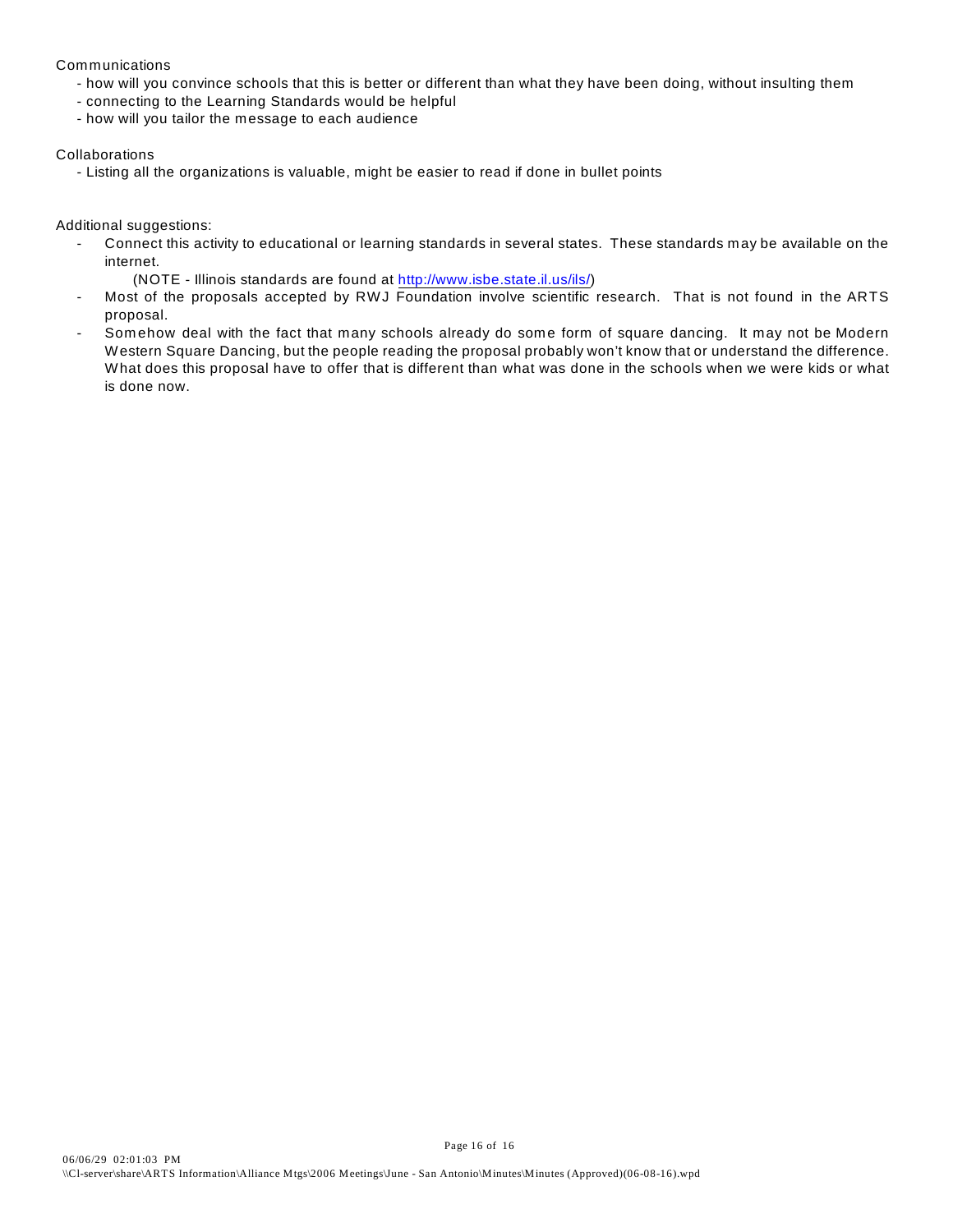Format

teer to be on the show and are invited to bring their callers of tunes need to be given to Dee at least one week prior to Currently we are doing special "theme" shows as we spothe taping. As long as funds are available, shows will conand/or cuers to do a guest song or two on a show. Names light a club or a region. Clubs or regions need to voluntinue to be produced and distributed to seventy cable staions in MN, ND, SD, Iowa, NJ, Kansas, WI, & Hawaii.

# **General Information**

All dancers who come to the studio are invited to dance 'showy" outfits-they look great against the blue drapes. Casual and prairie outfits are great also. Pick colorful The spotlighted club or region should bring its super Wear cool clothes--the lights are HOT! Wear your panner to be under the spotlight during their show. during both shows that Saturday morning. ones.

•The shows are "timeless." No references are made to time of day or month or year.

. We rehearse the show from 9:20 to 10 a.m. We tape the All dancers from both clubs scheduled on a Saturday morning should arrive at the studio by 9:15 a.m. first show non-stop.

. We have a break from 11-11:20 to have refreshments and Participants are encouraged to brings treats for the break. hen rehearse the second show. We tape the second show non-stop at about noon (earlier if possible). Water, coffee, and doughnuts are provided.

# **Cable TV** airing

To get these shows airing on your public-access TV channel, you need to contact your local cable TV station and ask if they will air the show if you bring them tapes or DVDs or if the show is mailed directly to them. If they say "Yes," you need to contact Dee for tapes or DVDs.

more than willing to help your club make your own shows what they create. Most stations (but not all) eagerly accept (One is not enough!) for the local viewers. This is truly a good, clean entertaining programs. Many have enthusiastic station managers (like our Jim Lundberg) who will be scribers, either by playing what they request or by airing not-for-profit effort to promote an all-American pastime: Public-access cable TV stations serve the local subsquare and round dancing.

# "Friendship Set to Music" numbers and show titles 2004-2005-2006

- Westonka Whirlers (Dick  $\&$  Ray)
- Spares and Pairs (Dick  $\&$  Ray)  $\ddot{a}$
- Bloomington Swirlers(Dick, Mike Driscoll, Ray)  $\ddot{\sigma}$ 
	- Ar-Dales (Dick, Mike Driscoll, Ray)  $\div$
- 
- County Line Squares (Dick, Abe Maier, Ray) Dakota Grand (Dick, Abe Maier, Ray)  $\ddot{a}$   $\ddot{b}$ 
	-
- Hotfoot Stompers (Dick, Tom Allen, Ray)
	- Golden Swingers (Dick, Tom Allen, Ray)  $\ddot{x}$ 
		- Crystal Crosstrailers (Dick & Ray)
			- Triple T (Dick & Ray)  $\ddot{\mathbf{e}}$
- 11: Friendship Production Staff (Dick & Ray & Live band: Timbre Junction)
	- Beaux & Belles (Dick & Tom Allen & Ray)  $12:$
- Cuer: Ray) Richfield Squares (Caller: Dick 13:
	- Square and Twirl (Dick & Dan & Ray)  $\ddot{4}$ :
- Cuer: Ray) Single Circles (Caller: Dick  $\ddot{5}$
- North Branch Squares(Caller: Dick Cuer: Ray) 16:
- Northwest Region(Dick, Roger, Royce Jim, Ray, Ed) i7:
	- Southeast Region (Dick, Wayne Kubicek, Ray Ed)  $\ddot{\mathbf{s}}$ 
		- 19: Jolly Promenaders (Dick, Roger, Ray)
			- 20: Friendly Twirlers (Dick, Roger, Ray)
- 21: Circle Squares (Callers: Dick, Mike, Ray)
- 22: Cambridge Corners (Callers: Dick, Mike, Ray)
- 23: Dixie Diamonds: (Plus Show) Happy Everything Theme celebrating all the holidays in a year

28: Central East Region (Dick, Chuck, Ray & Ken) 24: Red Hat Society (Dick, Tom, Mike & Edie, Ray) 25: Westonka Whirlers (Dick& Ray & Robin) 26: Spares and Pairs (Dick& Ray & Robin) 29: Mankato Circle 8 (Dick, Larry & Ray) 30:St. Peter's Riverbend Promenaders 27: Ar-Dales (Dick, Chuck, Ray & Ken)

(Callers:Dick, Larry Fruetel Cuers: Ray & Ken LaBau) 32:SW Area Clubs (Dick, Ernie, Dean, Ray & Daryl) 31:SW Region (Dick, Ernie, Dean Ray & Daryl)

62: Salute to the States (Dick, Ray)

63: Country (hats) (Dick, Ray)

61: Summer Activities (Dick, Ray)

Studio is the first building on the right. Go to second stop light (about 6 miles). (it's a half block north of Cty. Rd.#15) Take I-394 west to Ct. Rd.15 West. Turn right. Go a half a block. LMCC Cable TV Studio 4071 Sunset Drive Taping at

Mike Cuers: Ray & Ken + live music by Timbre Junction) 45: "Tribute to Elvis" Dakota Grand (Dick, Mike, Ray, Robin) 58: Barn Dance (Dick, Larry F., Ernie, Ray, Robin, Ken) 59:Denim Dance (Dick, Larry F., Ernie, Ray, Robin, Ken) 46: Hawaiian theme  $\&$  Dan'se P.A.C (Dick  $\&$  Dan) 50: Fair-Bow-Si-Do (Dick, Wayne, Roger, Jim, Ray, Robin) 51: Steele Steepers (Dick, Wayne, Roger, Jim, Ray, Robin) 37: Beaux & Belles/Love Songs (Dick, Tom, Myron Ray & Ken) Cuers: Ray & Ken LaBau + live band: Timbre Junction) 36: Patriotic Music(Dick, Tom, Myron Ray & Ken) 49: Hat Show with Square & Twirl (Dick & Dan) Wedding Dresses/ Spares & Pairs(Dick, Abe, Ray) Tribute to the USA /County Line(Dick, Abe, Ray) 39: Pairs & Squares Battle Lake(Dick, Lary, Richard, Ray) Old-Time Gospel (Dick, Tom, Ray, Robin, Ken) 33: Family Dancing (Callers: Dick & Mike Driscoll 44: Happy Halloween(Dick, Roger, Ray & Robin) Rockin Country Dancers (Dick, Larry, Ray) 47: Merry Christmas(Dick, Roger, Ray & Robin) 35: Multi-generation Dancing (Callers: Dick & 40: Wandering Wheels (Dick, Dean Libby, Ray) Rochester Clubs (Lary, CJ, Ben, Ray & Ed) 41: Hotfoot Stompers (Dick, Dean Libby, Ray) 43: Youth Dancing (Larry, CJ, Ben, Ray & Ed) 48: Rock & Roll (Dick, Mike, Ray & Robin) Square Dance Accessories (Dick, Robin) 34:CW Region (Dick, Myron, Ray & Ken) 57: Boots Show (Dick, Tom, Robin, Ken) Wearing the Green (Dick, Ray) 60: Summer Parades (Dick, Ray)  $38:$  $42:$  $52:$  $\overline{53}$  $\ddot{a}$ 56: 55: